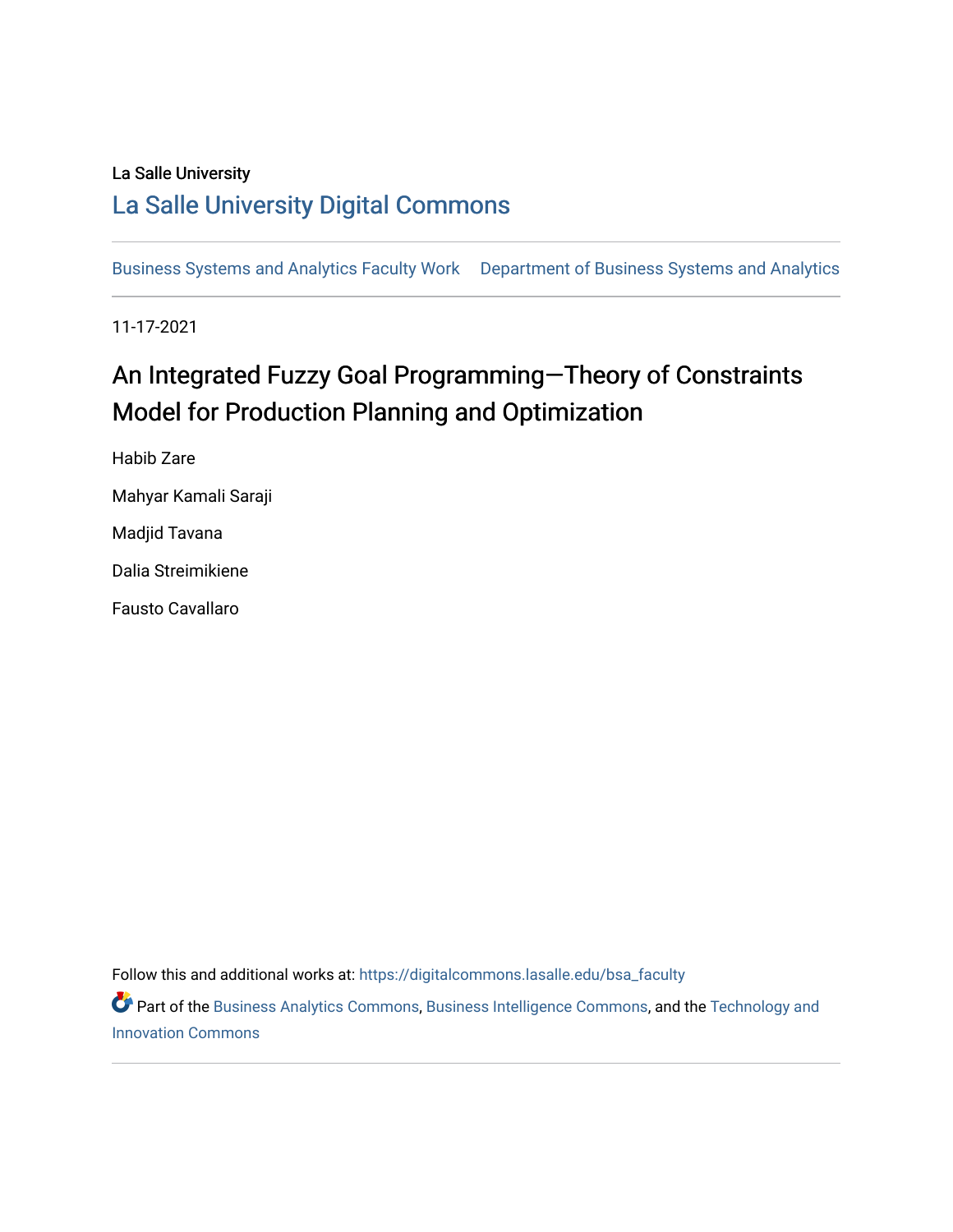



## *Article* **An Integrated Fuzzy Goal Programming—Theory of Constraints Model for Production Planning and Optimization**

**Habib Zare <sup>1</sup> , Mahyar Kamali Saraji <sup>2</sup> [,](https://orcid.org/0000-0001-8132-176X) Madjid Tavana 3,4 [,](https://orcid.org/0000-0003-2017-1723) Dalia Streimikiene [2](https://orcid.org/0000-0002-3247-9912) and Fausto Cavallaro 5,[\\*](https://orcid.org/0000-0003-4533-1025)**

- <sup>1</sup> Faculty of Economics, Management and Accounting, Yazd University, Yazd 89158, Iran; Zarehabib@yazd.ac.ir<br><sup>2</sup> Kaunas Faculty, Vilnius University, Muitines & UT-44280 Kaunas, Lithuania: <sup>2</sup> Kaunas Faculty, Vilnius University, Muitines 8, LT-44280 Kaunas, Lithuania;
	- Mahyar.Kamali@knf.stud.vu.lt (M.K.S.); dalia.streimikiene@knf.vu.lt (D.S.)
- <sup>3</sup> Distinguished Chair of Business Analytics, Business Systems and Analytics Department, La Salle University, Philadelphia, PA 19141, USA; tavana@lasalle.edu
- <sup>4</sup> Business Information Systems Department, Faculty of Business Administration and Economics, University of Paderborn, 33098 Paderborn, Germany
- <sup>5</sup> Department of Economics, University of Molise, 86100 Campobasso, Italy
- **\*** Correspondence: cavallaro@unimol.it

**Abstract:** Manufacturing companies are under constant pressure to optimize the economic sustainability of their production systems. Production planning and optimization is a well-established strategy for considering resource constraints and improving economic productivity. This study proposes an integrated fuzzy goal planning and the theory of constraints for production planning and optimization. To this end, a hybrid Delphi–Buckley method was used to identify the relevant goals and a paired matrix questionnaire was used to determine the fuzzy weights of the goals. Furthermore, a fuzzy bottleneck detection algorithm was used to deal with the bottlenecks. A case study in the cable industry is presented to demonstrate the applicability and exhibit the efficiency of the proposed model. The results indicate that production planning in the cable industry could experience less deviation, almost 11% less, from the goals by applying the fuzzy goal programming under the theory of constraints, compared to the traditional method or crisp-goal programming.

**Keywords:** production planning; optimization; fuzzy logic; TOC; sustainability; cable industry

#### **1. Introduction**

The cable industry comprises various products and manufacturing machines, different workstations throughout the process, and numerous limitations, such as each station's manufacturing and production pulleys [\[1\]](#page-14-0). Given the ever-increasing development of production systems and the increased mechanization of these systems, the need for production planning has increased, and the optimization of production systems has become very important [\[2\]](#page-14-1). There are many complexities and challenges in solving real-world production planning problems with traditional quantitative programming techniques [\[3\]](#page-14-2). Furthermore, production planners are often faced with difficult decisions when confronting various conflicting goals. Goal programming, a valuable branch of the multiple criteria decision-making (MCDM), can prioritize the goals and resolve the contradictions [\[4\]](#page-14-3). The advantage of goal planning in comparison to other programs is how it deals with real-world decision problems. Goal planning allows the decision-maker to combine environmental, organizational, and managerial factors in a model with several goals and priorities [\[5\]](#page-14-4).

Decision-makers are faced with a complex and challenging decision to strictly initialize goal values in optimization problems, and this is the same for determining coefficients in the objective functions, constraints, and demand side. Some parameters may not have precise values; thus, an uncertainty assessment of these parameters is necessary [\[6\]](#page-14-5). Production planning is a concept that refers to a wide variety of planning techniques to maximize production and profit. Although many of these techniques are naturally computational,



**Citation:** Zare, H.; Kamali Saraji, M.; Tavana, M.; Streimikiene, D.; Cavallaro, F. An Integrated Fuzzy Goal Programming—Theory of Constraints Model for Production Planning and Optimization. *Sustainability* **2021**, *13*, 12728. <https://doi.org/10.3390/su132212728>

Academic Editor: Peng-Yeng Yin

Received: 15 October 2021 Accepted: 13 November 2021 Published: 17 November 2021

**Publisher's Note:** MDPI stays neutral with regard to jurisdictional claims in published maps and institutional affiliations.



**Copyright:** © 2021 by the authors. Licensee MDPI, Basel, Switzerland. This article is an open access article distributed under the terms and conditions of the Creative Commons Attribution (CC BY) license (https:/[/](https://creativecommons.org/licenses/by/4.0/) [creativecommons.org/licenses/by/](https://creativecommons.org/licenses/by/4.0/)  $4.0/$ ).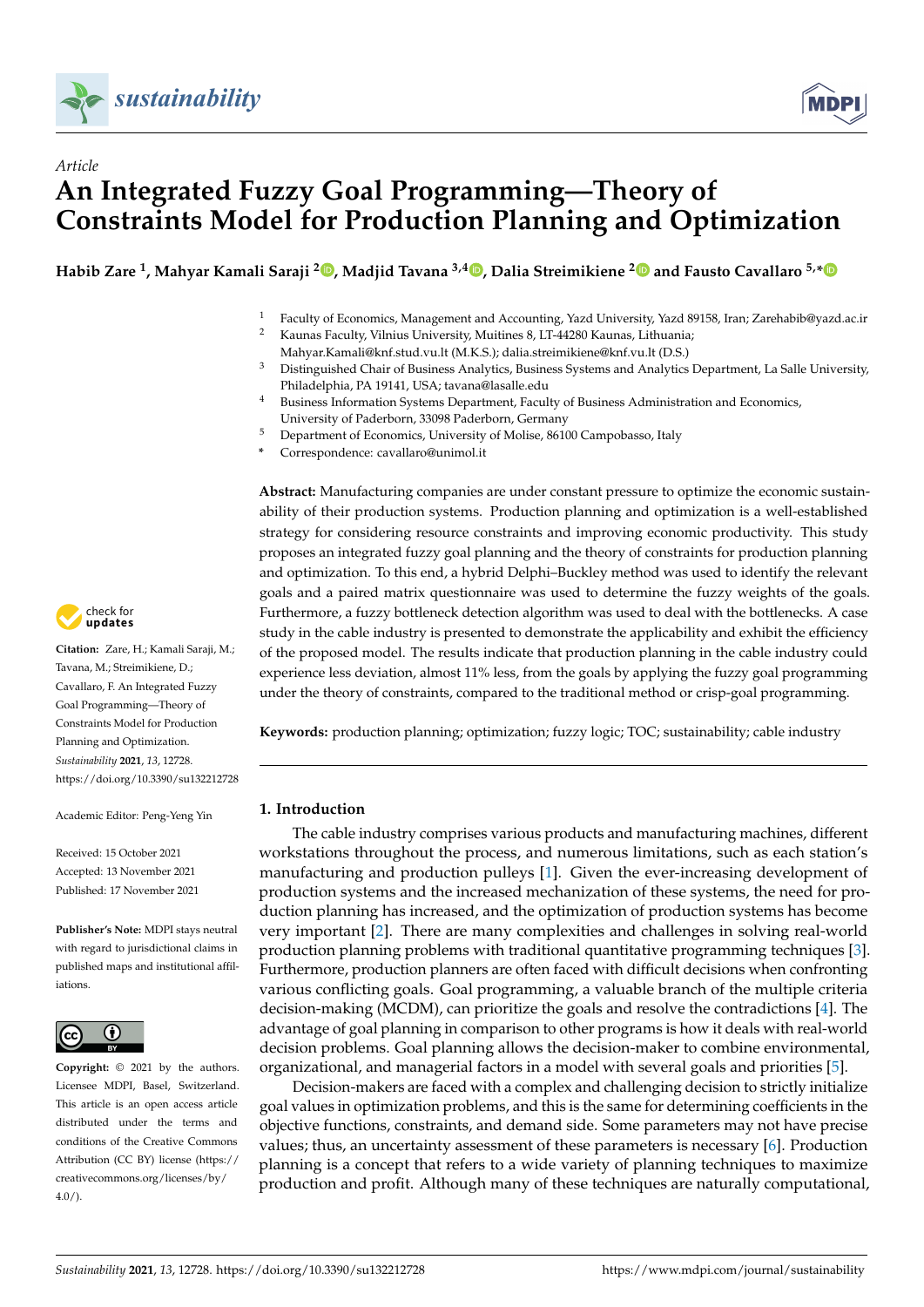understanding concepts such as inventory control, capacity planning, and rolling horizons is very important for planners  $[7,8]$  $[7,8]$ . The goal of production planning is to estimate the amount of production of each commodity, the time needed to produce that quantity of a commodity, and the equipment needed to produce that commodity so that the relationship between economic factors for achieving a more significant profit and reducing the factors that cause customer dissatisfaction can be optimized [\[9\]](#page-14-8). For this reason, inventory and management and capacity planning are the significant production planning challenges facing managers today, especially in manufacturing facilities [\[10\]](#page-14-9).

Production planning has become an interesting field over the years, motivating scholars to conduct research to deal with the many problems related to production planning. For instance, Wang et al. [\[11\]](#page-14-10) applied a heuristic method to deal with order planning issues in the building sector in Vietnam. To this goal, they employed response surface methodology (RSM) to figure out the optimal value for system responses affected by three defined independent variables. However, this study applied the Theory of Constraints (TOC) to identify the variables and applied the fuzzy environment to deal with uncertainties. Rahman et al. [\[12\]](#page-14-11) developed a theoretical framework to deal with the shortcomings in the conventional interval approach for production inventory. Although they applied a fuzzy environment to cope with uncertainties, they did not apply their framework to a specific real-life problem. One of the main contributions of the present study is the application of the optimization model to a real-life problem in the cable industry. Wang et al. [\[13\]](#page-14-12) applied a heuristic method to deal with inventory management issues in Thailand. To this end, a computational model was developed to optimize the level of five independent factors and two main goals. However, the present study applies TOC to figure out more constraints and goals in production planning, including ten goals and nine constraints, making the present study more comprehensive and applicable than other studies.

Furthermore, Khan et al. [\[14\]](#page-14-13) proposed a novel multi-objective model under the Intuitionistic and Neutrosophic environment to deal with multi-production planning problems. Their main contribution is to the theoretical part of the literature, while the present study proposes a more applicable model for optimization problems in production planning. Ali et al. [\[15\]](#page-14-14) developed a multi-objective framework under an intuitionistic fuzzy environment to deal with inventory problems. The research is closely related to the present research as they applied fuzzy goal programming under a fuzzy environment; however, they tested their model using numerical examples. The present research managed to figure out real-life goals and constraints in the cable industry using TOC. Gupta et al. [\[16\]](#page-14-15) developed a fuzzy goal programming model to deal with shipment problems. They considered many cases in their model, making their model comprehensive; nevertheless, they evaluated it using numerical examples. It is necessary to propose more applicable models in the production planning field, as in the present study.

Goal programming (GP) could be considered a practical and applicable approach to overcome the issues with linear models, introduced by Charnes and Cooper [\[17\]](#page-14-16). This method makes it possible to solve systems that have complicated and conflicting goals. In other words, goal planning is a way to achieve several goals simultaneously. The basis for doing so is that for each target, a certain number is formulated as a goal, and the target function is then formulated. Then, an answer will be found for minimizing the total weight of the deviation of each target relative to the goal set for the same target [\[18\]](#page-15-0). Narasimhan [\[19\]](#page-15-1) integrated goal programing with fuzzy sets for the first time, while several scholars have shown their interest in fuzzy goal programming. For instance, Zhang et al. [\[20\]](#page-15-2) developed a mixed-integer linear programming model to formulate the integrated optimization problem to minimize the total cost of production and warehouse operations. Mosadegh et al. [\[21\]](#page-15-3) proposed a goal programming model to formulate the aggregate production planning problem mathematically, and then a fuzzy goal programming model was utilized to address the uncertainties encountered in real-world systems. Mehdizadeh et al. [\[22\]](#page-15-4) used a fuzzy goal programming method to obtain appropriate production rates in regular and overtimes, inventory and shortage levels, workers' hiring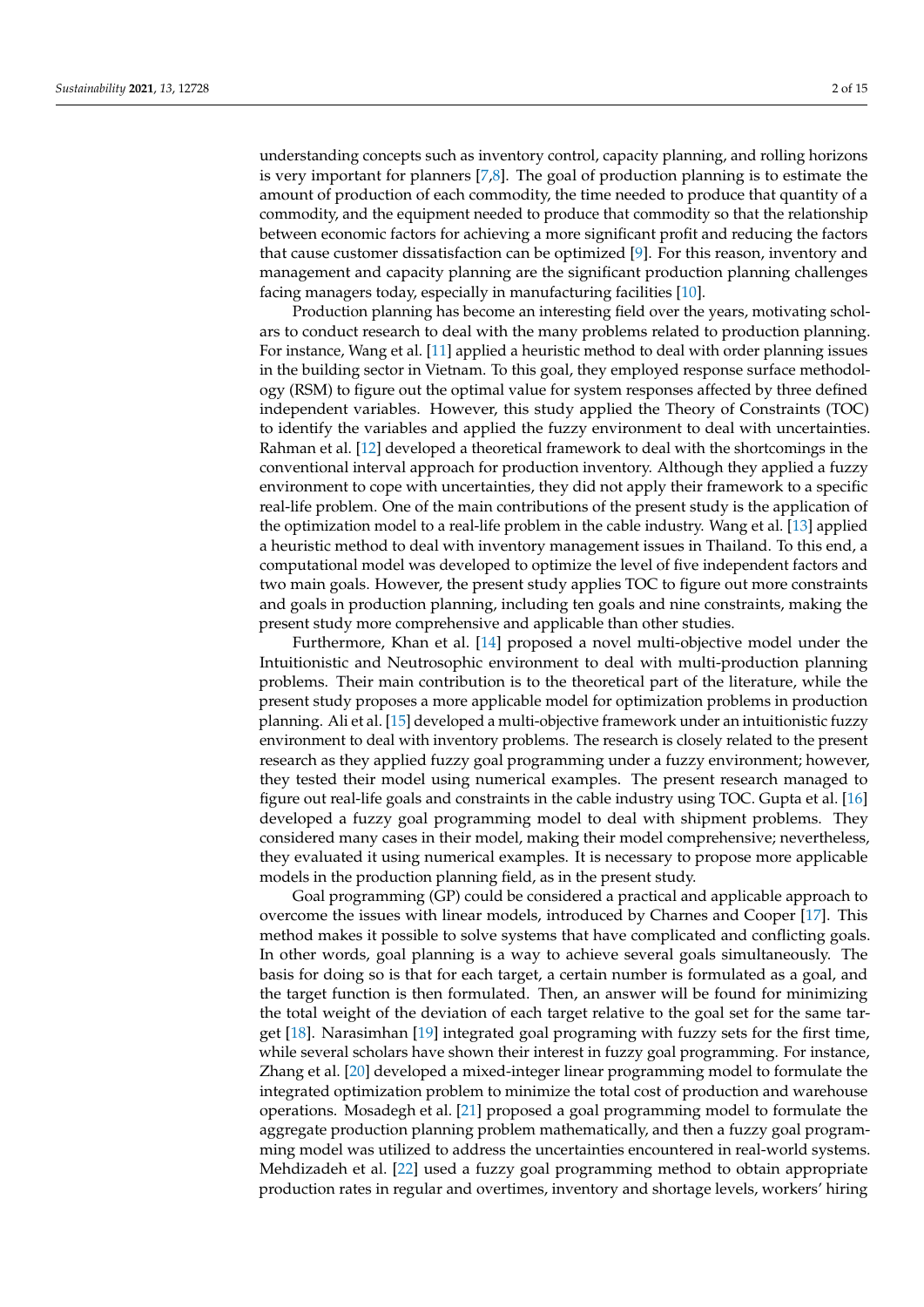and firing levels, and the quantities of the products that were subcontracted. Hall et al. [\[23\]](#page-15-5) proposed an algorithm balance to tackle a planning problem with two planning periods. Kim and Glock [\[24\]](#page-15-6) proposed a mathematical model to organize multiple parallel machines.

Goldratt and Cox [\[25\]](#page-15-7) proposed the TOC, which significantly affects productivity improvement in manufacturing systems. On top of that, Rahman [\[26\]](#page-15-8) mentioned that the TOC could be summarized as (i) "every system must have at least one constraint," and (ii) "the existence of constraints represents opportunities for improvement [\[27\]](#page-15-9)." In this vein, several studies have employed the TOC to deal with production planning issues. For instance, Thürer et al. [\[28\]](#page-15-10) examined the difference between drum-buffer-rope methods and TOC in workload control in shopping jobs. Akhoondi and Lotfi [\[29\]](#page-15-11) combined TOC with metaheuristic algorithms to present a new model for production scheduling in the manufacturing industry. Manikas et al. [\[30\]](#page-15-12) examined the differences between several production planning methods that included TOC. Golmohammadi [\[31\]](#page-15-13) investigated the role of TOC in planning for shopping jobs. The working principle of the TOC consists of five focusing steps:

a. Identify the constraint

In this step, the constraint(s) is identified according to the TOC. When there is a limitation, the manager has fewer key points to control the system effectively, so the most crucial step is to identify the constraint.

b. Exploit the Constraint

Once the constraint is identified, you should use them to maximize the performance and ability to produce and sell the company.

c. Subordinate Everything Else to the Constraint

The constraint is the slowest or most limiting aspect of the system. Non-constraints should, therefore, provide the constraint with exactly enough resources to fully utilize the constraint.

d. Elevate the Constraint

Once the constraint's productivity has been maximized, the resources addressing the constraint must be expanded to increase the system's throughput. For example, we can elevate by adding more people or machines, training and mentoring, using better tools and faster machines, or switching to a different technology.

e. Prevent Inertia from Becoming the Constraint

Once a constraint has been elevated, a new constraint will emerge within the system, so we go back to the beginning.

As mentioned, production planning has a significant role in economic productivity; thus, the present study proposes an optimized fuzzy goal programming model under TOC principles to optimize the production process in the cable industry. Therefore, the main contributions of the presented study are:

- The application of a fuzzy goal programming model for the production planning problem under uncertainty in a cable manufacturing company;
- The Integration of the theory of constraints and goal programming into a unique model to support decision-making for production planning.

The remainder of this paper is organized as follows: Section [2](#page-3-0) presents the research methodology in detail. Section [3](#page-9-0) presents a case study to demonstrate the applicability of the proposed model. The results are presented in Section [4.](#page-11-0) Section [5](#page-12-0) provides a discussion, and Section [6](#page-13-0) provides the conclusion.

#### <span id="page-3-0"></span>**2. Proposed Methodology**

As mentioned, the present research aims to optimize production processes regarding the four constraints, including capacity constraints, balance constraints, end-of-period inventories constraints, and order fulfillment constraints, presented in the following.

Capacity constraints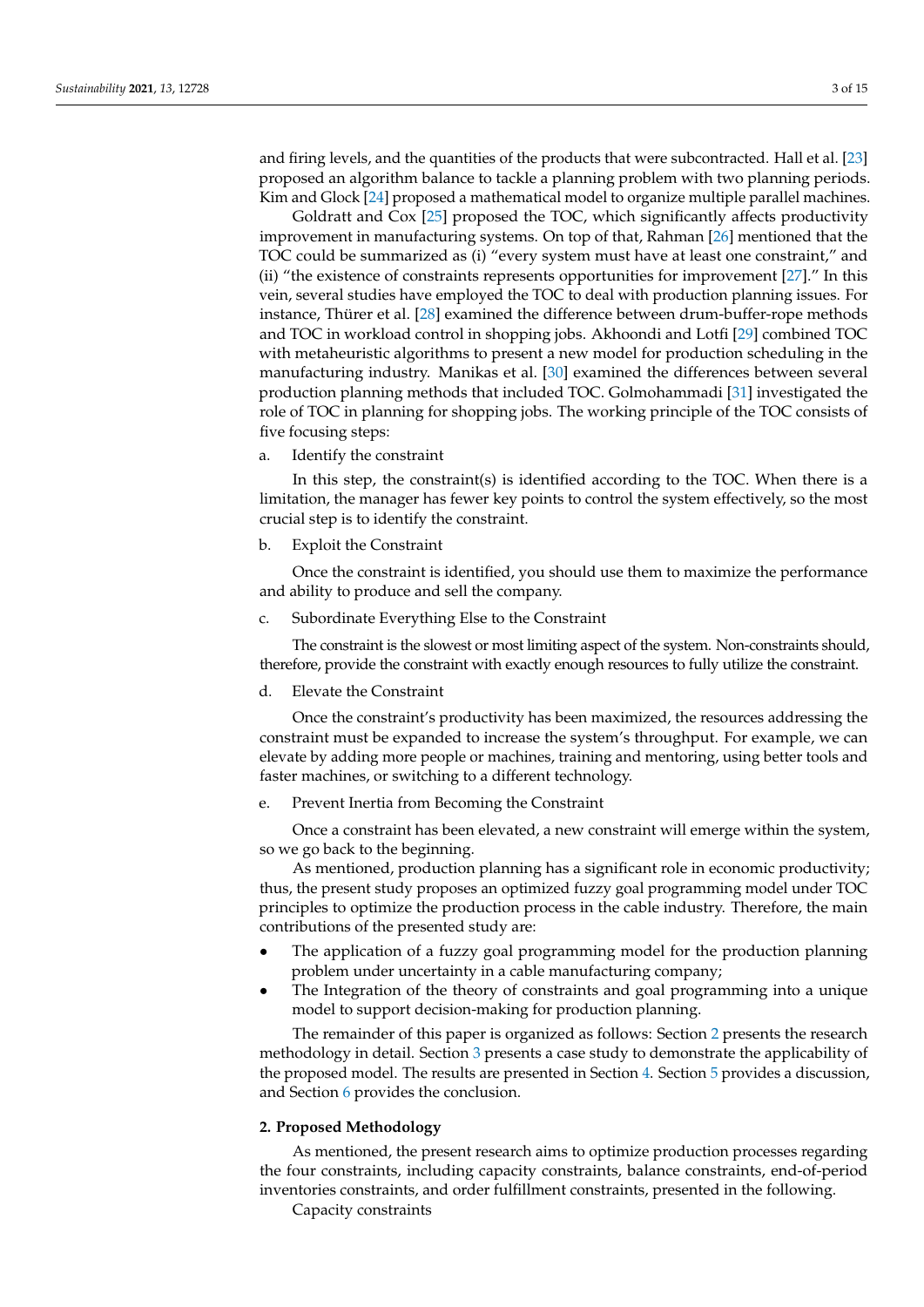The machine capacity is based on availability. Due to the change in production speed, speed (*α*) was added to the model based on the machine (*m*). In the goal programming model, the deviation from the average production time was indicated with the variables  $Y_{sm}^-(t)$  and  $Y_{sm}^+(t)$  representing the inaction time and overtime work of different machines, respectively. Balance constraints

To establish an effective relationship between the production lines, we needed a different set of constraints, namely the constraint of balance or the balance of steps. In this kind of constraint, the production of each product in each station is balanced by the amount needed to produce the product in the next stage. This balance is completed by considering the inventories remaining from the previous period, i.e.,  $I(t-1)$ . Since part of the product is lost, the total production multiplies by the expression  $(1 - \mu_s)$ . On the other hand, in some steps, the cables are shortened, and wires are lengthened by pulling or bending, and the difference will be considered using the parameter *λ*.

End-of-period inventories constraints

Products produced at different stages can be stored for use in later periods, but the number of products stored at the end of each period should not exceed a specific limit because of limited space. However, given the vast amount of company warehouses compared to the products produced, there is no limit to the final products. On the other hand, the pair of wires and stinging cables should be placed in a covered area to not suffer from exposure to air, sun, cold, etc. Cables with end-to-end intermediate casing can be placed in an open area outside the hall, so their constraint was considered goal related. In GP modeling, the variables *W*−(*t*) and *W*+(*t*) show, respectively, the inventory more than the specified capacity or less than the specified capacity.

Order fulfillment constraints

In the first part of this constraint, we expressed the production of fatty cables, considering their losses ( $\mu$ ), equal to the range of standard dimensions on the reel ( $\theta$ <sub>1</sub>), so that the number of reels could be obtained, and its constraint could be determined according to the order quantity.

The steps of the proposed optimization model are presented in the following, considering the four mentioned constraints.

Step 1: Problem formulation. The primary step in each methodology is the problem definition. After defining the problem precisely, some experts must be identified to evaluate the comprehensiveness of the problem definition and to determine the objectives and constraints after studying previous research and observations.

Step 2: Identification of the goals and system constraints. The experts' knowledge can be extracted through the Delphi method introduced in the late 1950s to acquire the most reliable consensus of experts' knowledge through an intensive questionnaire. The main reasons for choosing the Delphi method in this research were simplicity, anonymity, iteration, and controlled feedback, making it possible to find a complete view of the problem.

Step 3: Identification of the importance coefficients. To this end, the experts should prioritize goals using a paired-matrix questionnaire.

Step 4: Determination of the fuzzy weights. The Buckley method is used to obtain the fuzzy weights of the goals proposed by Buckley [\[32\]](#page-15-14) to obtain the relative weight of the matrix of paired comparisons using the geometric mean method. The Buckley method could easily be applied to a fuzzy matrix to obtain the fuzzy weights that motivated this research to use the Buckley method to obtain goals.

Step 5: Identification of the bottlenecks. All bottlenecks are detected using the fuzzy product-mix bottleneck detection (FPMBD) algorithm (see Section [2.1\)](#page-5-0).

Step 6: Model integration. As mentioned, a novel integrated model is proposed to optimize production processes by combining fuzzy goal programming and the theory of constraints (see Section [2.2\)](#page-6-0).

Step 7: Model optimization. The LINGO software was applied to find an optimum solution. LINGO is a comprehensive tool designed to build and solve Linear, Nonlinear,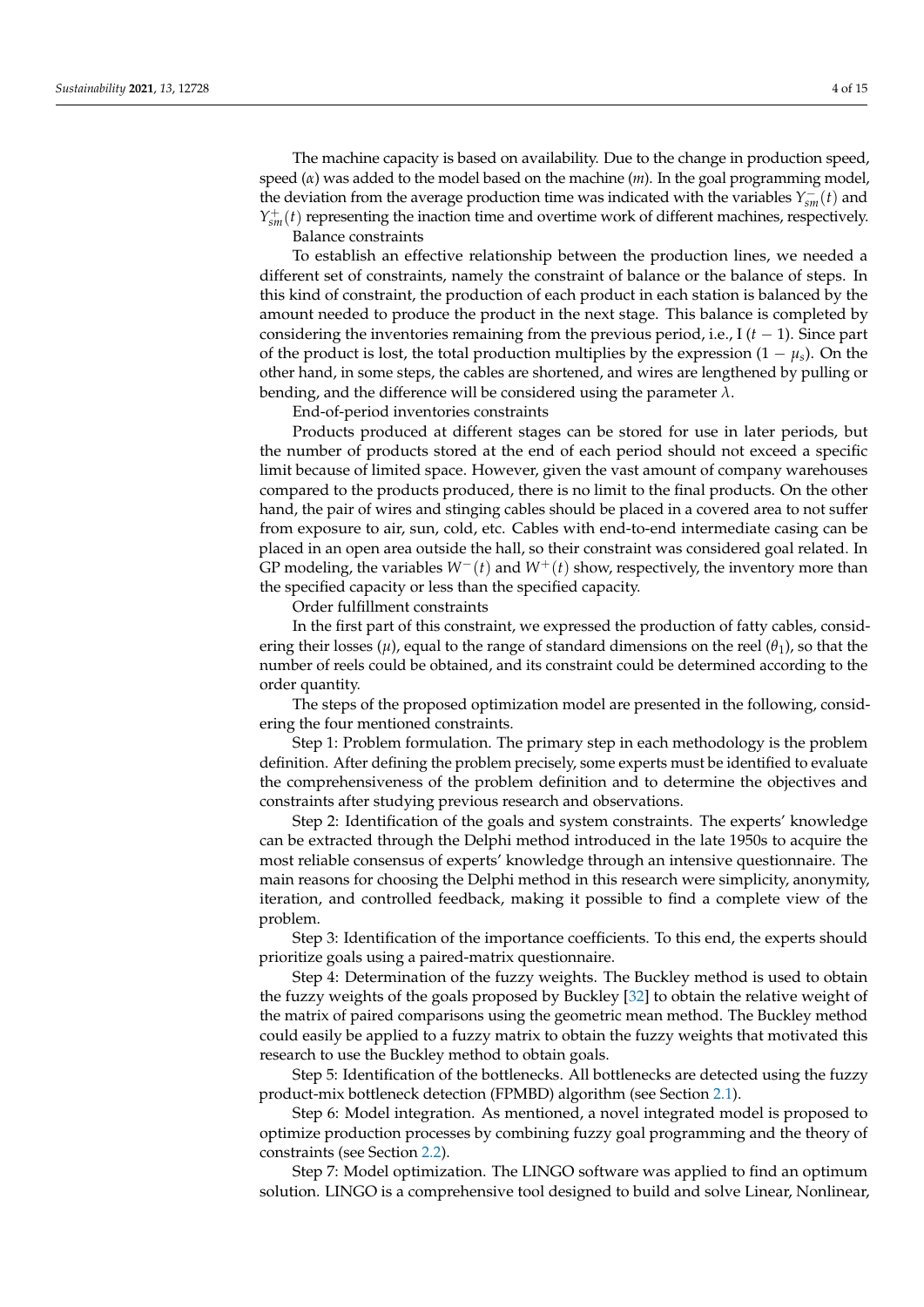and so on established by the LINDO system INC. The primary purpose of LINGO is to input a model formulation quickly, solve the formulation, and assess the formulation's input a model formulation quickly, solve the formulation, and assess the formulation's correctness or appropriateness based on the solution. solution. LINGO is a comprehensive tool designed to build and solve Linear, Nonlinear, and so on established by the LINDO system INC. The primary purpose of LINGO is to

Step 8: Model validation. What gives eligibility to a novel model is a validation step. correctness or appropriateness based on the solution. Step 8: Model validation. What gives eligibility to a novel model is a validation step.<br>To this end, the proposed model results can compare with other methods and models To this end, the proposed model results can compare with other methods and models applied in the same process in which the proposed model was conducted to optimize it. applied in the same process in which the proposed moder was conducted to optimize it.<br>The research methodology stages are shown in Figure [1.](#page-5-1) The research methodology stages are shown in Figure 1.

<span id="page-5-1"></span>

**Figure 1.** Proposed methodology. **Figure 1.** Proposed methodology.

<span id="page-5-0"></span>*2.1. The FPMBD Algorithm 2.1. The FPMBD Algorithm*

constraints (see Section 2.2).

The FPMBD algorithm proposed by Ghazinoori, et al. [33] is a hybrid algorithm for The FPMBD algorithm proposed by Ghazinoori, et al. [\[33\]](#page-15-15) is a hybrid algorithm for bottleneck detection in the system [34,35]. The FPMBD algorithm is based on the following bottleneck detection in the system [\[34](#page-15-16)[,35\]](#page-15-17). The FPMBD algorithm is based on the following assumptions: assumptions:

- The processing time of each station is determined as a fuzzy number;
- The processing time of each station is determined as a fuzzy number;
- The capacity of all stations is related to the bottleneck station;
- The operational cost is a fixed cost.

The FPMBD algorithm is composed of three steps: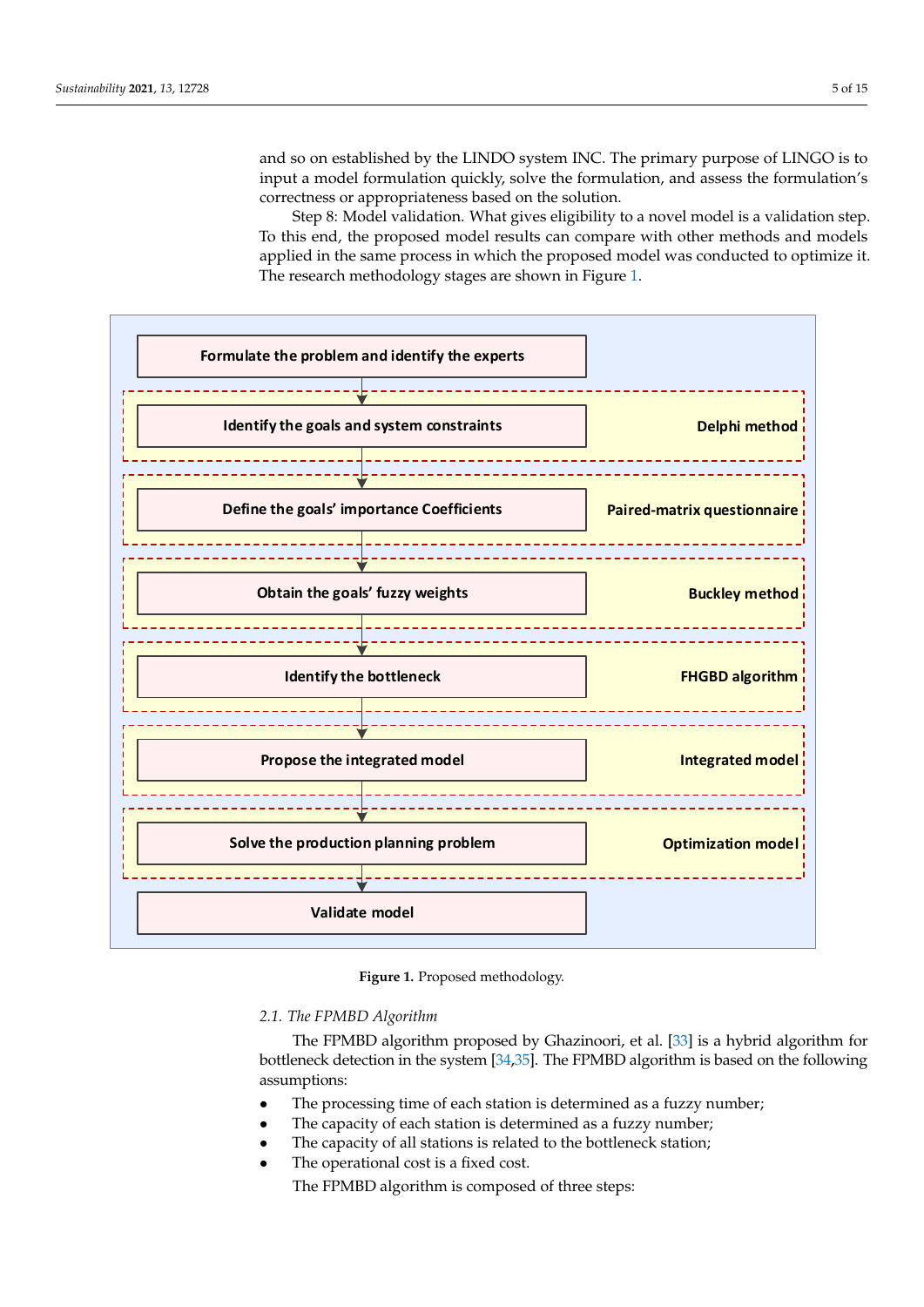Step 1: Calculate the sales potential using Equation (1) and multiply the processing time for each station by the demand to calculate the sales potential.

$$
Z_q(t) \cdot \widetilde{\alpha}_{qm} = (Z_q(t) \cdot \alpha_{qm_1}, Z_q(t) \cdot \alpha_{qm_2}, Z_q(t) \cdot \alpha_{qm_3}) q = 1, \dots, Q \, m = 1, \dots, M \qquad (1)
$$

Step 2: Obtain the total processing time in each station by using Equation (2). This number shows the capacity of each station to supply the entire demand.

$$
\sum_{q=1}^{Q} Z_q(t) \cdot \widetilde{\alpha}_{qm} = \left( \sum_{q=1}^{Q} Z_q(t) \cdot Z_q(t) \cdot \alpha_{qm_1} \right) \sum_{q=1}^{Q} Z_q(t) \cdot Z_q(t) \cdot \alpha_{qm_2} \cdot \sum_{q=1}^{Q} Z_q(t) \cdot Z_q(t) \cdot \alpha_{qm_3} \right) \tag{2}
$$

Step 3: Identify the bottleneck and non-bottleneck processes using Equations (3)–(5). If the relationships (3)–(5) are satisfied, the station is included in the non-bottleneck set; otherwise, the station is included in the bottleneck set.

$$
\sum_{q=1}^{Q} Z_q(t) \cdot Z_q(t) \cdot \alpha_{qm_1} \leq b_{m_1}(t) \tag{3}
$$

$$
\sum_{q=1}^{Q} Z_q(t) \cdot Z_q(t) \cdot \alpha_{qm_2} \leq b_{m_2}(t) \tag{4}
$$

$$
\sum_{q=1}^{Q} Z_q(t) \cdot Z_q(t) \cdot \alpha_{qm_3} \leq b_{m_3}(t) \tag{5}
$$

#### <span id="page-6-0"></span>*2.2. Integrated Optimization Model*

This step integrates fuzzy goal planning and the TOC by introducing our objective function (*Z*) and constraints. The objective function is composed of three components of order fulfillment, machine hours, and inventory capacity. We also consider four sets of constraints, including capacity constraints, balance constraints, end-of-period inventories constraints, and order fulfillment constraints as follows:

Objective function

$$
Min Z = \tilde{d}_1 \sum_{q=1}^{Q} \sum_{i=1}^{J} \sum_{t=1}^{T} \left( Q_{qj}^{-}(t) \right)^{\nu} + \tilde{d}_2 \sum_{s=1}^{S} \sum_{m=1}^{M} \sum_{t=1}^{T} \left( Y_{sm}^{-}(t) \right)^{\beta} + \tilde{d}_3 \sum_{t=1}^{T} W^{+}(t) \tag{6}
$$

Capacity constraints

$$
\sum_{m=1}^{M} \left( \sum_{g=1}^{G} \widetilde{\alpha}_{gm} . X_{gm}(t) + Y_{sm}^{-}(t) - Y_{sm}^{+}(t) \right) = \widetilde{H}_s(t) \ s = 1, \ \forall \ t \tag{7}
$$

$$
\sum_{m=1}^{M} \left( \sum_{c=1}^{C} \widetilde{\alpha}_{cm} X_{cm}(t) + Y_{sm}^{-}(t) - Y_{sm}^{+}(t) \right) = \widetilde{H}_s(t) \ s = 2, \ \forall \ t
$$
\n(8)

$$
\sum_{m=1}^{M} \left( \sum_{f=1}^{F} \widetilde{\alpha}_{fm}. X_{fm}(t) + Y_{sm}^{-}(t) - Y_{sm}^{+}(t) \right) = \widetilde{H}_s(t) \ s = 3, \forall t \tag{9}
$$

$$
\sum_{m=1}^{M} \left( \sum_{h=1}^{H} \widetilde{\alpha}_{hm} . X_{hm}(t) + Y_{sm}^{-}(t) - Y_{sm}^{+}(t) \right) = \widetilde{H}_s(t) \ s = 4, \ \forall \ t \tag{10}
$$

$$
\sum_{m=1}^{M} \left( \sum_{z=1}^{Z} \widetilde{\alpha}_{zm} . X_{zm}(t) + Y_{sm}^{-}(t) - Y_{sm}^{+}(t) \right) = \widetilde{H}_s(t) \ s = 5, \forall t
$$
\n(11)

$$
\sum_{m=1}^{M} \left( \sum_{i=1}^{I} \widetilde{\alpha}_{im} X_{im}(t) + Y_{sm}^{-}(t) - Y_{sm}^{+}(t) \right) = \widetilde{H}_s(t) \ s = 6, \ \forall \ t \tag{12}
$$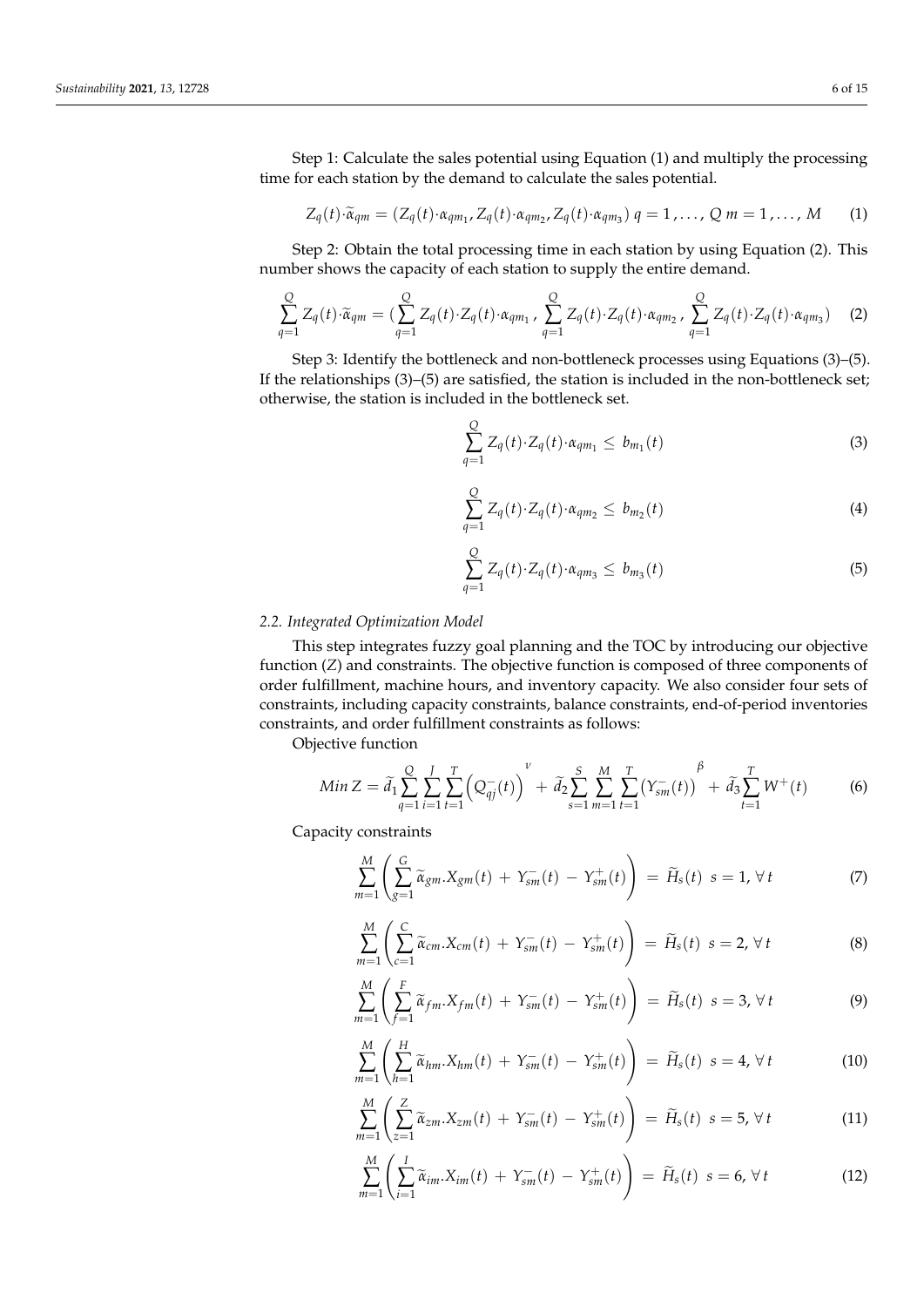$$
\sum_{m=1}^{M} \left( \sum_{j=1}^{J} \widetilde{\alpha}_{jm} X_{jm}(t) + Y_{sm}^{-}(t) - Y_{sm}^{+}(t) \right) = \widetilde{H}_s(t) \ s = 7, \ \forall \ t \tag{13}
$$

$$
\sum_{m=1}^{M} \left( \sum_{k=1}^{K} \sum_{j=1}^{J} \widetilde{\alpha}_{kjm} . X_{kjm}(t) + Y_{sm}^{+}(t) - Y_{sm}^{+}(t) \right) = \widetilde{H}_s(t) \ s = 8, \ \forall \ t \tag{14}
$$

$$
\sum_{m=1}^{M} \left( \sum_{l=1}^{L} \sum_{j=1}^{J} \widetilde{\alpha}_{ljm} X_{ljm}(t) + Y_{sm}^{+}(t) - Y_{sm}^{+}(t) \right) = \widetilde{H}_{s}(t) \ s = 9, \forall t \tag{15}
$$

$$
\sum_{m=1}^{M} \left( \sum_{r=1}^{R} \sum_{j=1}^{J} \widetilde{\alpha}_{rjm} X_{rjm}(t) + Y_{sm}^{+}(t) - Y_{sm}^{+}(t) \right) = \widetilde{H}_s(t) \ s = 10, \ \forall \ t \tag{16}
$$

$$
\sum_{m=1}^{M} \left( \sum_{q=1}^{Q} \sum_{j=1}^{J} \widetilde{\alpha}_{qjm} X_{qjm}(t) + Y_{sm}^{+}(t) - Y_{sm}^{+}(t) \right) = \widetilde{H}_s(t) \ s = 11, \ \forall \ t \tag{17}
$$

$$
Y_{sm}^+(t) \leq Y'_{sm}(t) \tag{18}
$$

In stations such as intermediate stretching, extruder (insulator), shimmer, extruder (badge), the type of product produced at these stations is determined by the need for subsequent stations to determine the flow of semi-manufactured products in the production process. Thus, a C product can be manufactured at an intermediate stretch station, which enters the Stringer station and partly to the Fine Extension Station. This process can occur on some of the stations, such as extruders (insulators) and shimmer. In other words, some of the products imported to the extruder station are past the Stringer Station and some other punchers. Therefore, the index i is divided concerning the imported product entered in the extruder station (insulator) in defining the station constraint.

Balance constraints

$$
\sum_{m=m}^{M} (1 - \widetilde{\gamma}_{sm}) \cdot X_{gm}(t) + I_g(t-1) = \sum_{m=m}^{M} \sum_{c=1}^{C} \lambda_{cm} \cdot X_{cm}(t)
$$
\n(19)

$$
\sum_{m=m}^{M} (1 - \widetilde{\gamma}_{sm}) \cdot X_{cm}(t) + I_c(t-1) = \sum_{m=m}^{M} \sum_{f=1}^{F} \lambda_{fm} \cdot X_{fm}(t)
$$
 (20)

$$
\sum_{m=m}^{M} (1 - \widetilde{\gamma}_{sm}) \cdot X_{cm}(t) + I_c(t-1) = \sum_{m=m}^{M} \sum_{h=h}^{H} P_h \cdot \lambda_{hm} \cdot X_{hm}(t)
$$
 (21)

$$
\sum_{m=m}^{M} (1 - \widetilde{\gamma}_{sm}) \cdot X_{fm}(t) + I_f(t-1) = \sum_{m=m}^{M} \sum_{z=z}^{Z} P_z \cdot \lambda_{zm} \cdot X_{zm}(t)
$$
 (22)

$$
\sum_{m=m}^{M} (1 - \widetilde{\gamma}_{sm}) \cdot X_{zm}(t) + I_z(t-1) = \sum_{m=m}^{M} \sum_{i=1}^{I} X_{im}(t)
$$
 (23)

$$
\sum_{m=m}^{M} (1 - \widetilde{\gamma}_{sm}) \cdot X_{hm}(t) + I_h(t-1) = \sum_{m=m}^{M} \sum_{i=1}^{I} X_{im}(t)
$$
 (24)

$$
\sum_{m=m}^{M} (1 - \widetilde{\gamma}_{sm}) \cdot X_{im}(t) + I_i(t-1) = \sum_{m=1}^{M} \sum_{j=1}^{J} P_j \cdot \lambda_{jm} \cdot X_{jm}(t)
$$
 (25)

$$
\sum_{m=m}^{M} (1 - \widetilde{\gamma}_{sm}) \cdot X_{im}(t) + I_i(t-1) = \sum_{m=m}^{M} \sum_{q=q}^{Q} X_{qjm}(t)
$$
 (26)

$$
\sum_{m=m}^{M} (1 - \widetilde{\gamma}_{sm}) \cdot X_{jm}(t) + I_j(t-1) = \sum_{m=m}^{M} \sum_{k=1}^{K} X_{kjm}(t)
$$
 (27)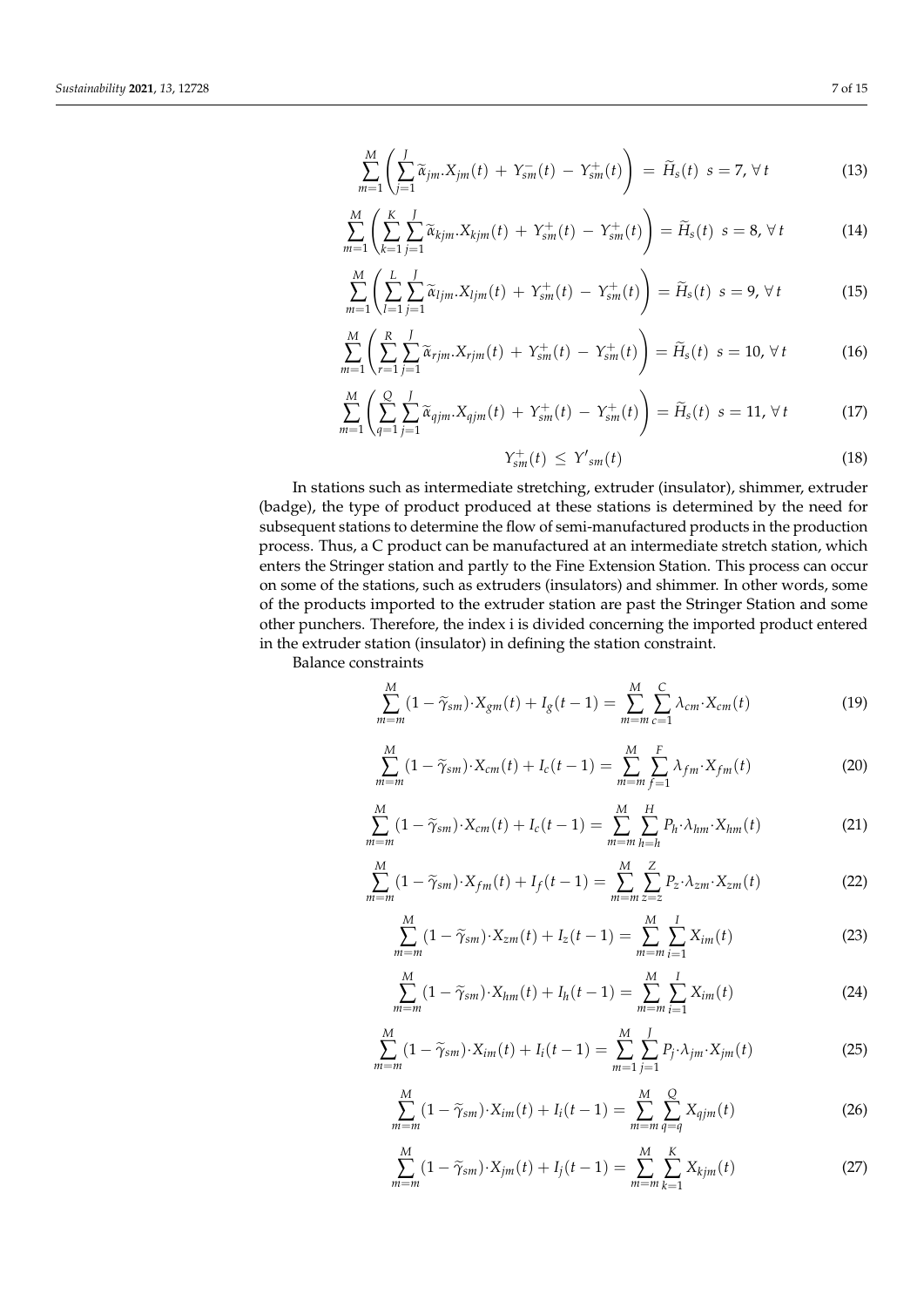$$
\sum_{m=m}^{M} (1 - \widetilde{\gamma}_{sm}) \cdot X_{kjm}(t) + I_{kj}(t-1) = \sum_{m=1}^{M} \sum_{l=1}^{L} X_{ljm}(t)
$$
\n(28)

$$
\sum_{m=m}^{M} (1 - \widetilde{\gamma}_{sm}) \cdot X_{kjm}(t) + I_{kj}(t-1) = \sum_{m=1}^{M} \sum_{q=1}^{Q} X_{qjm}(t)
$$
 (29)

$$
\sum_{m=m}^{M} (1 - \widetilde{\gamma}_{sm}) \cdot X_{kjm}(t) + I_{kj}(t-1) = \sum_{m=1}^{M} \sum_{r=1}^{R} X_{rjm}(t)
$$
\n(30)

$$
\sum_{m=m}^{M} (1 - \widetilde{\gamma}_{sm}) \cdot X_{ljm}(t) + I_{lj}(t-1) = \sum_{m=1}^{M} \sum_{q=q}^{Q} X_{qjm}(t)
$$
(31)

$$
\sum_{m=m}^{M} (1 - \widetilde{\gamma}_{sm}) \cdot X_{rjm}(t) + I_{rj}(t-1) = \sum_{m=1}^{M} \sum_{q=q}^{Q} X_{qjm}(t)
$$
 (32)

End-of-period inventories constraints

$$
\sum_{m=1}^{M} \sum_{g=1}^{G} (1 - \widetilde{\gamma}_{sm}) \cdot X_{gm}(t) + \sum_{g=1}^{G} I_g(t-1) \le W_s(t) \ s = 1, \ \forall t \tag{33}
$$

$$
\sum_{m=1}^{M} \sum_{c=1}^{C} (1 - \widetilde{\gamma}_{sm}) \cdot X_{cm}(t) + \sum_{c=1}^{C} I_c(t-1) \le W_s(t) \ s = 2, \ \forall t \tag{34}
$$

$$
\sum_{m=1}^{M} \sum_{f=1}^{F} (1 - \widetilde{\gamma}_{sm}) \cdot X_{fm}(t) + \sum_{f=1}^{F} I_f(t-1) \le W_s(t) \ s = 3, \ \forall t \tag{35}
$$

$$
\sum_{m=1}^{M} \sum_{h=1}^{H} (1 - \widetilde{\gamma}_{sm}) \cdot X_{hm}(t) + \sum_{h=1}^{H} I_h(t-1) \le W_s(t) \ s = 4, \ \forall t \tag{36}
$$

$$
\sum_{m=1}^{M} \sum_{z=1}^{Z} (1 - \widetilde{\gamma}_{sm}) \cdot X_{zm}(t) + \sum_{z=1}^{Z} I_z(t-1) \le W_s(t) \ s = 5, \ \forall t \tag{37}
$$

$$
\sum_{m=1}^{M} \sum_{i=1}^{I} (1 - \widetilde{\gamma}_{sm}) \cdot X_{im}(t) + \sum_{i=1}^{I} I i(t-1) \le W_s(t) \ s = 6, \ \forall t \tag{38}
$$

$$
\sum_{m=1}^{M} \sum_{j=1}^{J} (1 - \widetilde{\gamma}_{sm}) \cdot X_{jm}(t) + \sum_{j=1}^{J} I_j(t-1) \le W_s(t) \ s = 7, \ \forall t \tag{39}
$$

$$
\sum_{m=1}^{M} \sum_{j=1}^{J} \sum_{k=1}^{K} (1 - \widetilde{\gamma}_{sm}) \cdot X_{kjm}(t) + \sum_{j=1}^{J} \sum_{k=1}^{K} I_{kj}(t-1) + W^-(t) - W^+(t) = W_s(t) \ s = 8, \ \forall t \tag{40}
$$

$$
\sum_{m=1}^{M} \sum_{j=1}^{J} \sum_{l=1}^{L} (1 - \widetilde{\gamma}_{sm}) \cdot X_{ljm}(t) + \sum_{j=1}^{J} \sum_{l=1}^{L} I_{lj}(t-1) \le W_s(t) \ s = 9, \ \forall t \tag{41}
$$

$$
\sum_{m=1}^{M} \sum_{j=1}^{J} \sum_{r=1}^{R} (1 - \widetilde{\gamma}_{sm}) \cdot X_{rjm}(t) + \sum_{j=1}^{J} \sum_{r=1}^{R} I_{rj}(t-1) \le W_s(t) \ s = 10, \ \forall t \tag{42}
$$

Order fulfillment constraints

$$
\sum_{m=1}^{M} (1 - \widetilde{\gamma}_{sm}) \cdot X_{qj} + I_{qj}(t-1) = \theta_{qj} \cdot U_{qj}(t)
$$
\n(43)

$$
U_{qj}(t) - O_{qj}^{+}(t) + O_{qj}^{-}(t) = O_{qj}(t)
$$
\n(44)

$$
All variables \ge 0, \ U_{qj}(t) \in Z
$$
\n(45)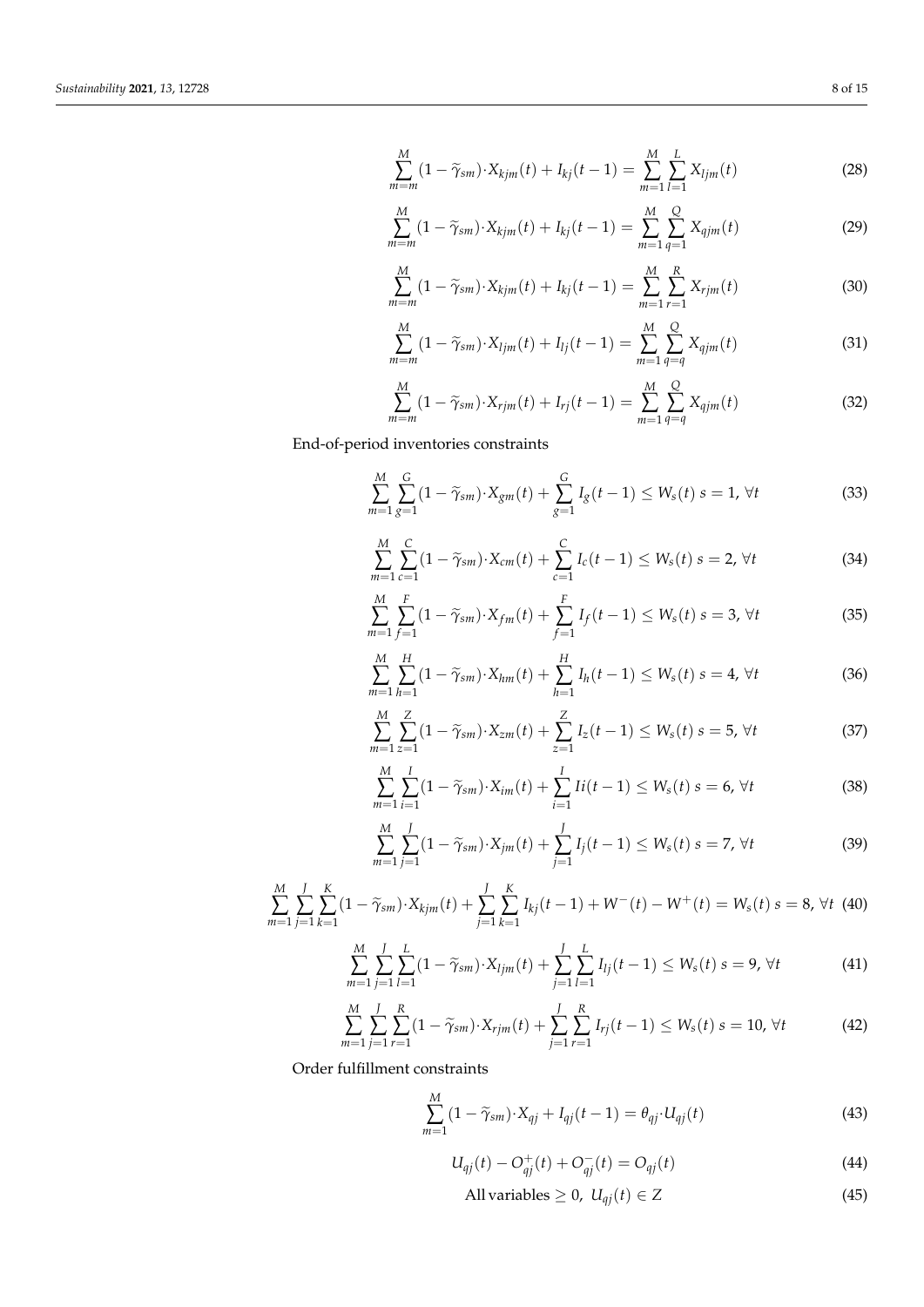#### <span id="page-9-0"></span>**3. Case Study**

A real-world problem from a cable production company is considered in this paper. There are sixteen stations, each with a specific capacity, in the Yazd Cable Company. The purpose of the model was to identify the bottlenecks using TOC to maximize capacity. According to the experts' opinions, it was decided to design the model in a way that the gas station could work with its maximum capacity and plan in such a way to face minimal inaction in bottlenecks. Moreover, with the request of the company's planning unit, the model was supposed to work so that the products that did not pass through bottlenecks would be given a higher priority in the order of construction. In other words, the priority of delivering products to customers would be, according to the company's experts, with products that do not cross the bottleneck station.

The related literature was reviewed to identify the problem and understand all influential factors, as shown in Table [1.](#page-9-1) Then, experts gathered to determine the objectives and constraints. The experts included managers and engineers, members of the board of directors. Also, they had at least ten years of work experience in the cable industry, and a Master's degree was the prerequisite for selecting the experts. It should be noted that the experts' opinions were asked through face-to-face interviews based on the Delphi method.

<span id="page-9-1"></span>

| <b>Identified Goals</b>                           | Author (s) and Year                                                                                                                                                                                                                                                       |
|---------------------------------------------------|---------------------------------------------------------------------------------------------------------------------------------------------------------------------------------------------------------------------------------------------------------------------------|
| Launching Costs                                   | Jamalnia and Soukhakian [3], Camargo, et al. [36], Gramani, et al. [37], Baykasoglu<br>and Gocken [38], Belmokaddem and Mekidiche [39], Das, et al. [40]                                                                                                                  |
| Final Inventory Maintenance Costs                 | Zhang, Nishi, Turner, Oga and Li [20], Camargo, Mattiolli and Toledo [36], Gramani,<br>França and Arenales [37], Baykasoglu and Gocken [38], Leung and Chan [41],<br>Shi, et al. [42]                                                                                     |
| Production Cycle time                             | Das, Baki and Li [40], Mehdi, et al. [43]                                                                                                                                                                                                                                 |
| Order Delay Costs                                 | Jamalnia and Soukhakian [3], Camargo, Mattiolli and Toledo [36], Gramani, França<br>and Arenales [37], Baykasoglu and Gocken [38], Belmokaddem and Mekidiche [39]                                                                                                         |
| <b>Transfer Costs</b>                             | Jamalnia and Soukhakian [3], Kim and Glock [24], Camargo, Mattiolli and Toledo [36],<br>Belmokaddem and Mekidiche [39]                                                                                                                                                    |
| Human Resources Costs                             | Jamalnia and Soukhakian [3], Gramani, França and Arenales [37], Baykasoglu and<br>Gocken [38], Belmokaddem and Mekidiche [39], Leung and Chan [41], Shi, Zhang and<br>Sha [42]                                                                                            |
| Raw Materials Maintenance Costs                   | Gramani, França and Arenales [37], Leung and Chan [41], Shi, Zhang and Sha [42]                                                                                                                                                                                           |
| Semi-manufactured product maintenance<br>costs    | [20], Leung and Chan [41], Shi, Zhang and Sha [42]                                                                                                                                                                                                                        |
| Inaction time of the Machines                     | Kim and Glock [24], Mehdi, Neng and Tongdan [43]                                                                                                                                                                                                                          |
| Overtime Work of the Machines                     | Leung and Chan [41]                                                                                                                                                                                                                                                       |
| Identified constraints                            | Author (s) and year                                                                                                                                                                                                                                                       |
| <b>Production Machine Capacity</b>                | Jamalnia and Soukhakian [3], Hall, Posner and Potts [23], Camargo, Mattiolli and<br>Toledo [36], Gramani, França and Arenales [37], Baykasoglu and Gocken [38],<br>Belmokaddem and Mekidiche [39], Das, Baki and Li [40], Shi, Zhang and Sha [42],<br>Torabi, et al. [44] |
| <b>Product Demand Rate</b>                        | Gramani, França and Arenales [37], Baykasoglu and Gocken [38], Das, Baki and Li<br>$[40]$ , Shi, Zhang and Sha $[42]$                                                                                                                                                     |
| <b>Raw Materials</b>                              | Zhang, Nishi, Turner, Oga and Li [20], Leung and Chan [41]                                                                                                                                                                                                                |
| Line Balance                                      | Hall, Posner and Potts [23], Camargo, Mattiolli and Toledo [36], Shi, Zhang and Sha<br>$[42]$                                                                                                                                                                             |
| Order Deadline                                    | Camargo, Mattiolli and Toledo [36]                                                                                                                                                                                                                                        |
| <b>Human Resources</b>                            | Jamalnia and Soukhakian [3], Baykasoglu and Gocken [38], Leung and Chan [41], Shi,<br>Zhang and Sha [42]                                                                                                                                                                  |
| Overtime Work of the Machines                     | Hall, Posner and Potts [23], Kim and Glock [24], Das, Baki and Li [40], Torabi, Ebadian<br>and Tanha [44]                                                                                                                                                                 |
| Transfer                                          | Kim and Glock [24], Mehdi, Neng and Tongdan [43]                                                                                                                                                                                                                          |
| Inventory Capacity (Semi-manufactured<br>Product) | Jamalnia and Soukhakian [3], Camargo, Mattiolli and Toledo [36], Gramani, França<br>and Arenales [37], Baykasoglu and Gocken [38], Belmokaddem and Mekidiche [39],<br>Shi, Zhang and Sha [42], Torabi, Ebadian and Tanha [44]                                             |

**Table 1.** Identified goals and constraints.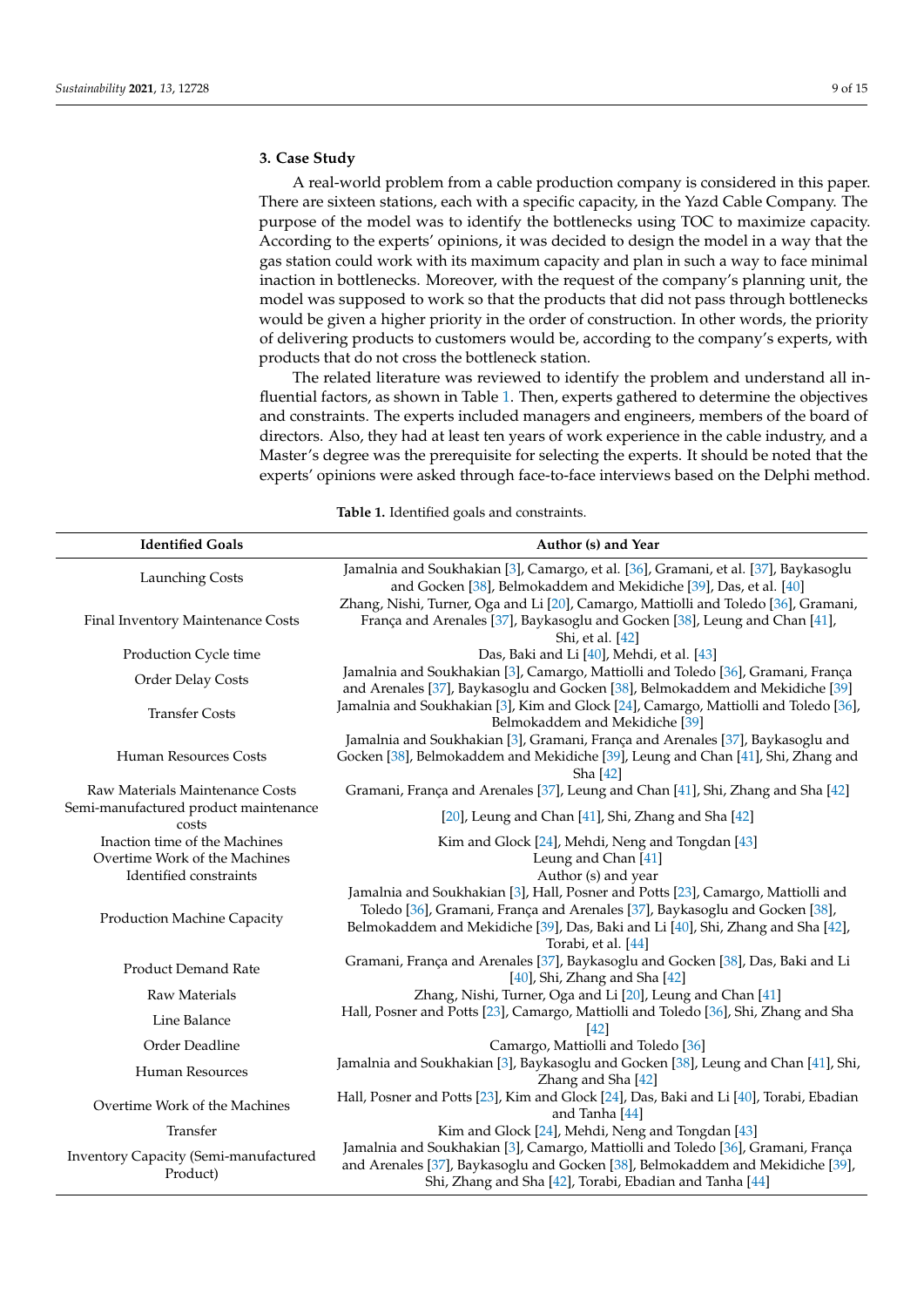The second step was the identification of the goals and system constraints (Table [2\)](#page-10-0). According to the Delphi method, the experts gave a score (out of 10) to the considered goals and constraints using a questionnaire. The Cronbach's alpha of the used questionnaire was 0.87, and after aggregating all questionnaires, the average Delphi Score was calculated to determine the appropriate goals and constraints for the Yazd cable company. Those goals and constraints with an average Delphi Score above 0.8 were chosen as the final goals and constraints.

<span id="page-10-0"></span>**Average Delphi Scores of the Identified Final Factors to Identify Model Goals** Factor Transfer Costs Order Delay Costs Production Cycle time Final Inventory Maintenance Costs<br>Maintenance Costs Average 5.82 9.81 6.16 5.18 5.18 5.18 Factor Overtime Work of the Machines Inaction time of the Machines Semi-manufactured product maintenance costs Raw Materials Maintenance Costs Human Resources Costs Average 5.12 8.52 7.82 4.12 6.17 **Average Delphi Scores of Identified Final Factors to Identify Model Constraints** Factor Order Deadline Line Balance Raw Materials Product Demand Rate Production Machine Capacity Average 10 10 10 4.48 8.15 10 Factor Inventory Capacity (Semi-manufactured Product) Transfer Overtime Work of the<br>Machines Human Resources Average 8.45 6.28 8.15 5.81 -

**Table 2.** Delphi results for the goals and constraints.

After identifying the goals, the importance coefficients of the goals were assigned, results are shown in Table [3,](#page-10-1) using a paired matrix questionnaire (Appendix [A\)](#page-14-17), and the fuzzy weight of goals was obtained by the Buckley method, the results of which are shown in Table [4.](#page-11-1) Afterward, all bottlenecks in Yazd cable company were identified using the FPMBD algorithm, and the proposed integrated model was applied regarding the goals and constraints in the Yazd cable company. After solving the integrated model by LINGO, the final step was model validation. To this end, the proposed method results were compared with the traditional solving method and a crisp solving model. In the traditional solving method, the amount of each product was determined by experts based on some information the marketing unit had gathered before. Besides, in this research, the proposed model results were compared with a crisp solving method to show the advantages of the fuzzy model in the field of production planning problems in which the information is characterized by indeterminacy and uncertainty.

<span id="page-10-1"></span>**Table 3.** Triangular fuzzy numbers.

| Goals |                       |                       |                   |
|-------|-----------------------|-----------------------|-------------------|
|       | (1, 1, 1)             | (5.75, 7, 8.25)       | (8.5, 9.25, 10)   |
|       | (0.121, 0.142, 0.173) | (1, 1, 1)             | (3.37, 4.5, 5.75) |
|       | (0.1, 0.108, 0.117)   | (0.173, 0.222, 0.296) | (1, 1, 1)         |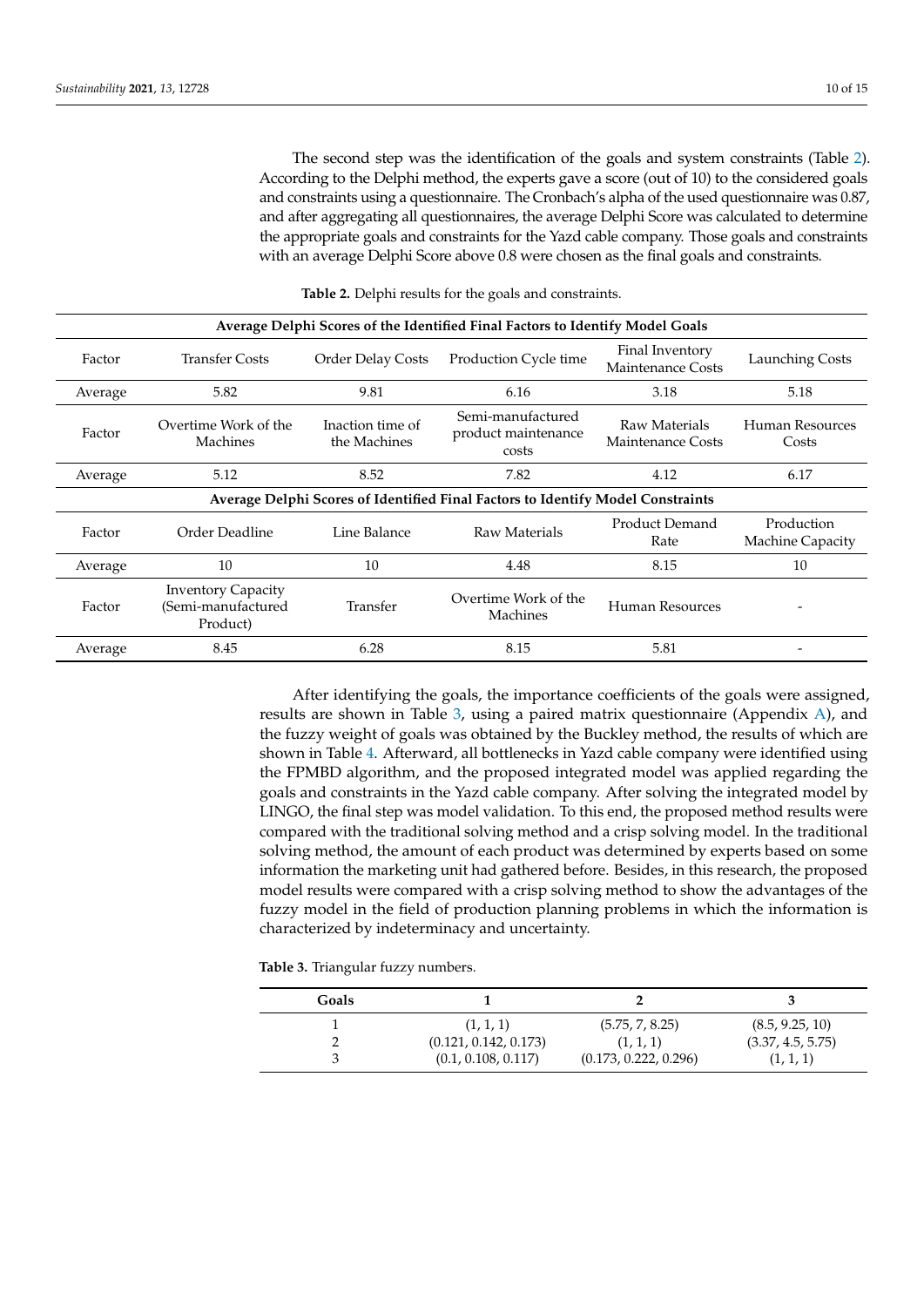| Goals | <b>Geometric Average</b> |       |      | Weights |      |      |
|-------|--------------------------|-------|------|---------|------|------|
|       | a                        | b     |      | a       | Ŋ    |      |
|       | 3.6                      | 3.96  | 4.28 | 0.64    | 0.78 | 0.93 |
|       | 0.73                     | 0.86  | 0.99 | 0.13    | 0.16 | 0.22 |
|       | 0.26                     | 0.287 | 0.32 | 0.05    | 0.06 | 0.07 |

<span id="page-11-1"></span>**Table 4.** Weights obtained by Buckley's method.

#### <span id="page-11-0"></span>**4. Results**

As mentioned, the Delphi method was used to identify goals and constraints. The results are shown in Table [2.](#page-10-0)

Based on the results in Table [1,](#page-9-1) the goals of the mathematical model are:

- Fulfilling orders as much as possible;
- Maximizing work hours of machines;
- Minimizing inventory capacity allocated to middle-end products.

As explained in Section [3,](#page-9-0) a paired matrix was used to prioritize the goals, and the results are shown in Table [3.](#page-10-1) The Triangular Fuzzy Numbers (TFNs) were used since each variable is determined by the standard threshold; also, TFNs convey the attributed value objectively to reflect the decision-making information. This capability preserves the variables' taking value interval and emphasizes the possibility of a range of values inside it.

Besides, the Buckley method was used to obtain the fuzzy weights of the goals, and the results are shown in Table [4.](#page-11-1)

It is possible to distinguish bottlenecks at each station from other stations using the FPMBD algorithm. Table [5](#page-11-2) shows the capacity of each station and the available capacity of each station with regards to the demand potential of each station for 60 days, all of which were extracted from the information in the company's engineering department under study. Regarding the relations in the third step, it was determined that "intermediate stretch" stations (Row 2) and "Stringer 7 string: (Row 5) were the bottlenecks in the production system.

<span id="page-11-2"></span>

| Row | <b>Station Name</b>         | Total Available Time (min) |         |         |         | <b>Total Expected Processing Times (min)</b> |         |  |
|-----|-----------------------------|----------------------------|---------|---------|---------|----------------------------------------------|---------|--|
|     |                             | a                          | b       | c       | a       | b                                            | c       |  |
|     | Rod pulling                 | 680,000                    | 730,000 | 790,000 | 621,200 | 670,950                                      | 720,950 |  |
|     | <b>Intermediate Pulling</b> | 798,000                    | 850,000 | 908,000 | 812,850 | 920,120                                      | 980,390 |  |
| 3   | Fine Pulling                | 428,000                    | 462,000 | 496,000 | 384,220 | 395,000                                      | 405,000 |  |
| 4   | Stringer 61 string          | 51,500                     | 54,000  | 565,000 | 37,100  | 38,510                                       | 39,950  |  |
| 5   | Stringer 7 string           | 42,700                     | 50,000  | 61,200  | 64,720  | 68,980                                       | 73,250  |  |
| 6   | Puncher                     | 295,000                    | 330,000 | 364,000 | 262,580 | 287,000                                      | 311,420 |  |
| 7   | Extruder 90 Insulation      | 164,250                    | 198,000 | 231,750 | 162,800 | 165,000                                      | 167,200 |  |
| 8   | Extruder 60 Insulation      | 105,500                    | 132,000 | 158,000 | 89,720  | 95,200                                       | 101,650 |  |
| 9   | Extruder 90 Filter          | 227,800                    | 240,000 | 260,800 | 222,540 | 238,000                                      | 243,620 |  |
| 10  | Tablature 7 string          | 34,500                     | 36,000  | 37,500  | 30,900  | 32,300                                       | 33,800  |  |
| 11  | Tablature 19 string         | 58,000                     | 66,000  | 75,000  | 42,650  | 48,500                                       | 54,360  |  |
| 12  | Cable                       | 13,150                     | 15,000  | 17,000  | 6980    | 7520                                         | 8060    |  |
| 13  | Screen                      | 120,000                    | 135,000 | 150,000 | 83,200  | 85,000                                       | 86,820  |  |
| 14  | Armoring                    | 129,000                    | 135,000 | 150,000 | 125,000 | 128,040                                      | 132,520 |  |
| 15  | Extruder 100                | 255,500                    | 264,000 | 272,000 | 212,500 | 238,450                                      | 264,400 |  |
| 16  | Extruder 120                | 412,850                    | 450,000 | 487,000 | 365,500 | 399,850                                      | 434,200 |  |

**Table 5.** Station capacities.

According to the factory management decision, only solutions with a value of  $\beta$ greater than 0.6 were investigated. As mentioned, the Lingo 11 was used to solve the proposed model, presented in Table [6.](#page-12-1)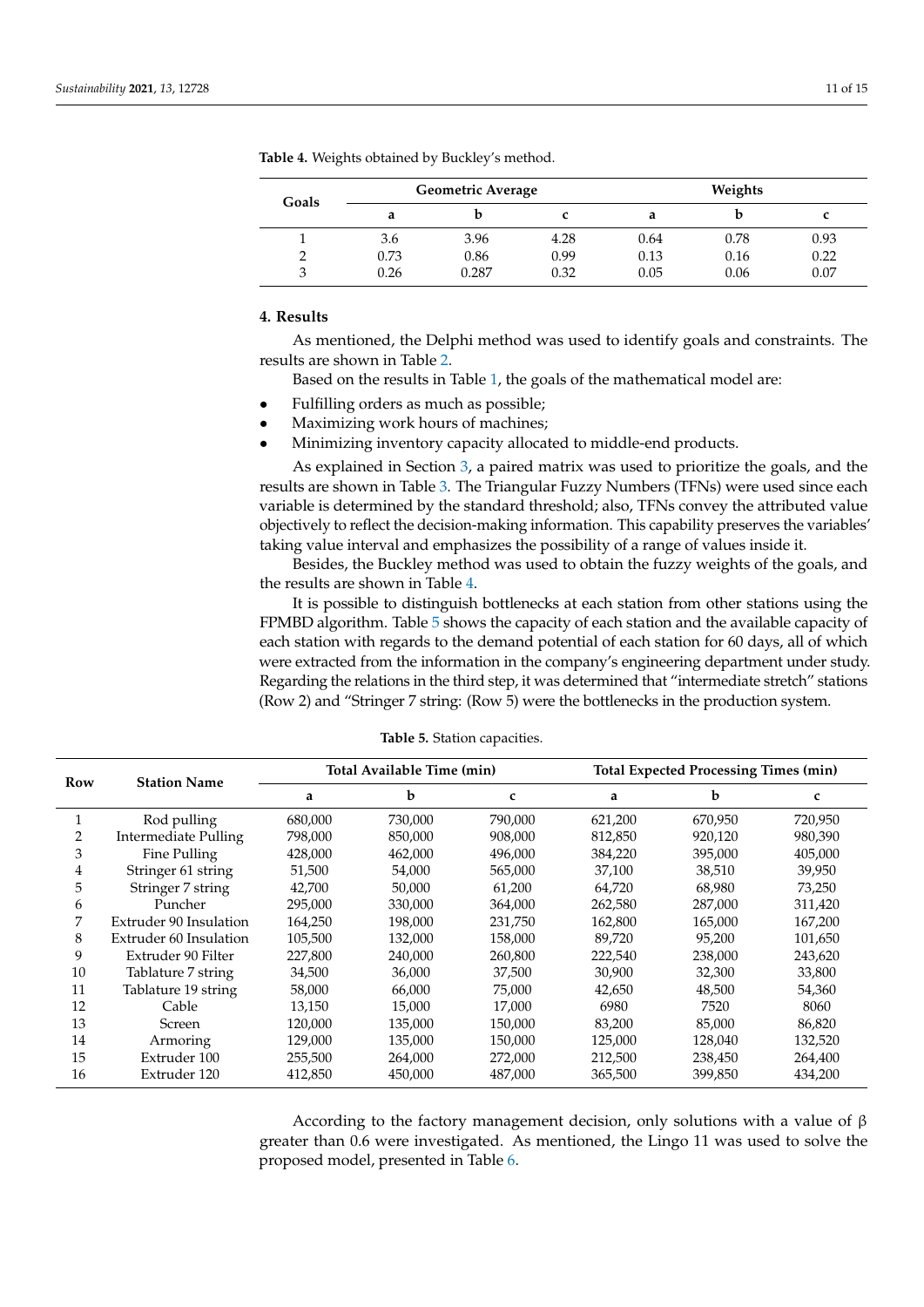| ß   | $\sim 0$<br>$Z = (\beta)$      |
|-----|--------------------------------|
| 0.7 | (268, 120, 283, 011, 320, 821) |
| 0.8 | (268, 280, 283, 157, 320, 890) |
| 0.9 | (268, 431, 283, 297, 321, 051) |
|     | (273, 376, 289, 221, 325, 980) |

<span id="page-12-1"></span>**Table 6.** Acceptable efficient answers at β-level.

Therefore, according to the decision of the management, the proper membership function for the objective function is defined as follows:

$$
\mu_{\widetilde{G}}(Z) = \begin{cases}\n1 & Z \le 268120 \\
\frac{325980 - Z}{325980 - 268120} & 268120 \le Z \le 325980 \\
0 & Z \le 325980\n\end{cases}
$$
\n(46)

Moreover, according to the method presented by Jimenez et al. (2007), the compatibility index of each solution is equal to:

$$
K_{\widetilde{G}}\left(Z^0(0.7)\right) = 0.64\tag{47}
$$

$$
K_{\widetilde{G}}\left(Z^0(0.8)\right) = 0.64\tag{48}
$$

$$
K_{\widetilde{G}}\left(Z^0(0.9)\right) = 0.63\tag{49}
$$

$$
K_{\widetilde{G}}\left(Z^0(1)\right) = 0.54\tag{50}
$$

and the degree of membership of any optimal solution with the utility of  $\beta$  is equal to:

$$
\mu_{\widetilde{D}}\left(Z^0(0.7)\right) = 0.64 * 0.7 = 0.45\tag{51}
$$

$$
\mu_{\widetilde{D}}\left(Z^0(0.8)\right) = 0.64 * 0.8 = 0.51\tag{52}
$$

$$
\mu_{\widetilde{D}}\left(Z^0(0.9)\right) = 0.63 * 0.9 = 0.57
$$
\n(53)

$$
\mu_{\widetilde{D}}\left(Z^0(1)\right) = 0.54 \times 1 = 0.54\tag{54}
$$

Regarding the compatibility indices, it is shown that the problem for the value of  $β = 0.9$  had the highest degree of membership rate of 0.57, and for decision making, it is necessary to use the results which, in terms of the acceptance level, were practically acceptable responses. The expected value of  $Z^0(0.9)$  from the proposed method by Jimenez et al. (2007) is:

$$
EV(\tilde{Z}^0(0.9)) = \frac{1}{4}(268431 + (2 \times 283297) + 321051) = 289019
$$
\n(55)

#### <span id="page-12-0"></span>**5. Discussion**

A comparative analysis was conducted to evaluate the performance of the proposed methodology compared to the traditional method and crisp-GP. Table [7](#page-13-1) shows the results of the comparative analysis, confirming that the model proposed in this study achieved less adverse deviations than the traditional methods used by the company. Although the definite goal planning model has fewer unfavorable deviations than the fuzzy goal planning, it should be noted that we dealt with humans and machines in a real-world environment where crisp data were not readily available, and fuzzy models are needed to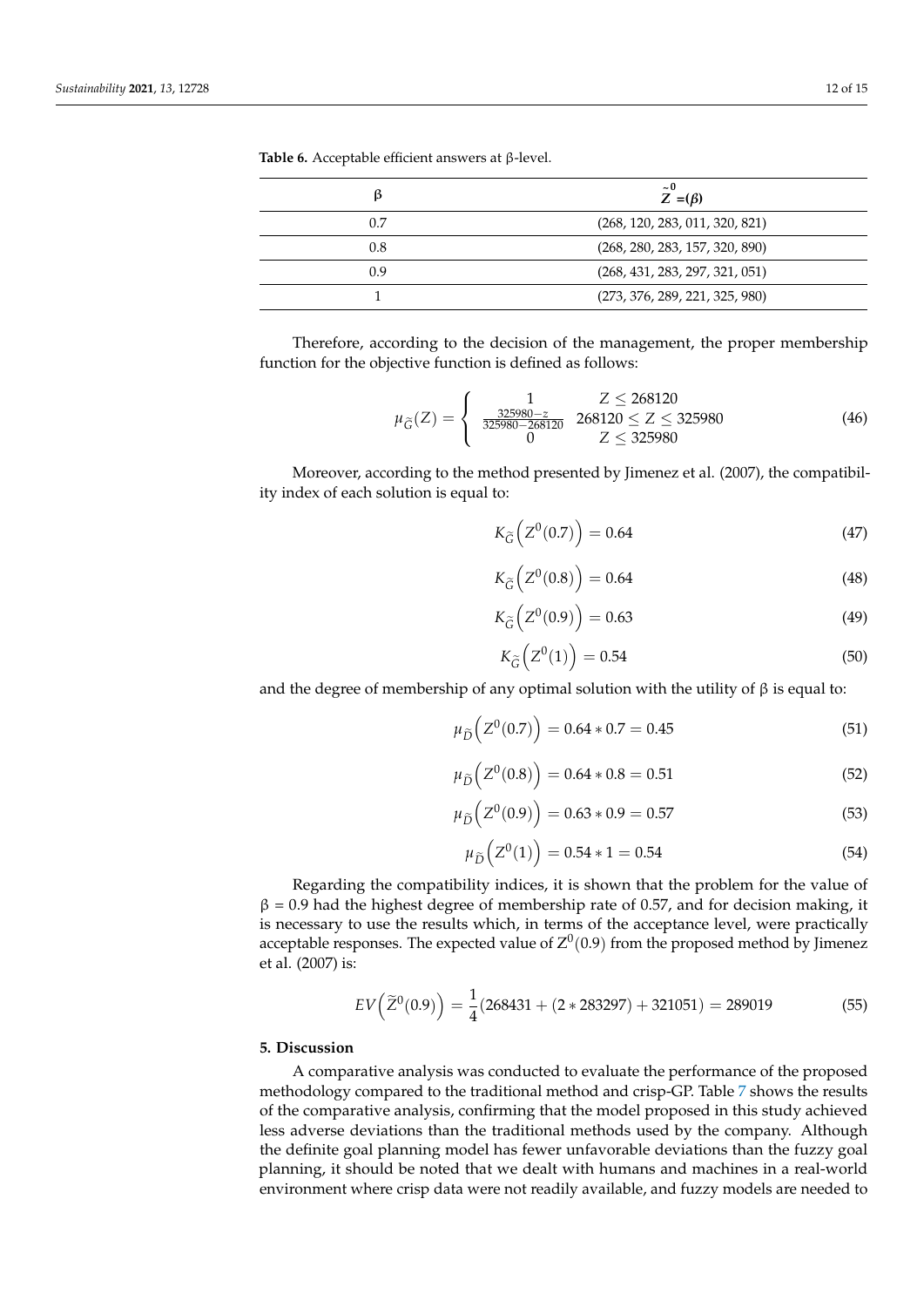cope with this reality [\[45\]](#page-15-27). On top of that, the model's validity was confirmed by meeting with the company's experts and reviewing the results.

| <b>Table 7.</b> Comparative results. |  |
|--------------------------------------|--|
|--------------------------------------|--|

<span id="page-13-1"></span>

| <b>Method Explanation</b>                 | Traditional | <b>Crisp Goal Planning</b> | <b>Fuzzy Goal Planning</b> |
|-------------------------------------------|-------------|----------------------------|----------------------------|
| The value of the objective function $(z)$ | 324,280     | 279,892                    | 289,019                    |

According to the results, the present study has proposed a more comprehensive and applicable fuzzy goal programming model compared to other studies, such as Wang, Nguyen and Dang [\[11\]](#page-14-10) and Wang, Dang and Nguyen [\[13\]](#page-14-12) since not only did the present study apply the fuzzy environment to deal with uncertainties but also the present study integrated the TOC to figure out goals and constraints in the cable industry. On top of that, the present study applied the integrated model to deal with a real\*life problem in a cable company in Yazd, Iran, making the proposed model more trustworthy and practical compared to other studies whose main contribution was extending the theoretical part of literature, such as Ali, Gupta and Ahmed [\[15\]](#page-14-14) and Gupta, Ali and Chaudhary [\[16\]](#page-14-15).

#### <span id="page-13-0"></span>**6. Conclusions**

The present research investigated whether the fuzzy goal programming model and the theory of constraints could be a suitable model for planning the production of a wire and cable company. The results indicated that applying the proposed model led to an 11% reduction in the deviation from the company's goals. The proposed model provided an efficient and flexible paradigm for determining the optimal production for each machine, the amount of overtime needed, and the amount of slack time. The concepts of the theory of constraints have helped us identify the constraints and bottlenecks in the system and, at the same time, allowed us to adjust the production quantities according to the capacity of the bottleneck station for each machine. The proposed model will produce products that do not cross the bottleneck stations with a higher priority.

Managerial implications could be: (1) cable companies could boost the possibility of utilizing resources according to the capacity of machines using the proposed method; (2) it would be possible to plan proper maintenance and more appropriate workforce planning through an estimation of the idle hours for the machine; and (3) the proposed model could enable companies to reduce the time required for coordination and collaboration problems, especially in working days off.

Furthermore, the present research has faced some limitations: (1) developing the mathematical model was time-consuming and required a great deal of care and (2) interviews with experts were also time-consuming since they did not have any information about the Delphi method, fuzzy environment, and designed questionnaires. For future research, the proposed model could be combined with metaheuristic algorithms, such as Genetic algorithms for optimization. On top of that, it is possible to apply system dynamics and compare the results with the proposed methodology.

**Author Contributions:** Conceptualization, H.Z. and M.K.S.; methodology, H.Z. and M.K.S.; software, H.Z.; validation, D.S., M.T. and F.C.; formal analysis, H.Z.; investigation, H.Z.; resources, M.K.S.; data curation, M.K.S.; writing—original draft preparation, M.K.S.; writing—review and editing, H.Z.; visualization, M.K.S.; supervision, D.S., M.T. and F.C.; project administration, D.S.; funding acquisition, F.C. All authors have read and agreed to the published version of the manuscript.

**Funding:** This research received no external funding.

**Institutional Review Board Statement:** Not applicable.

**Informed Consent Statement:** Not applicable.

**Data Availability Statement:** Not applicable.

**Conflicts of Interest:** The authors declare no conflict of interest.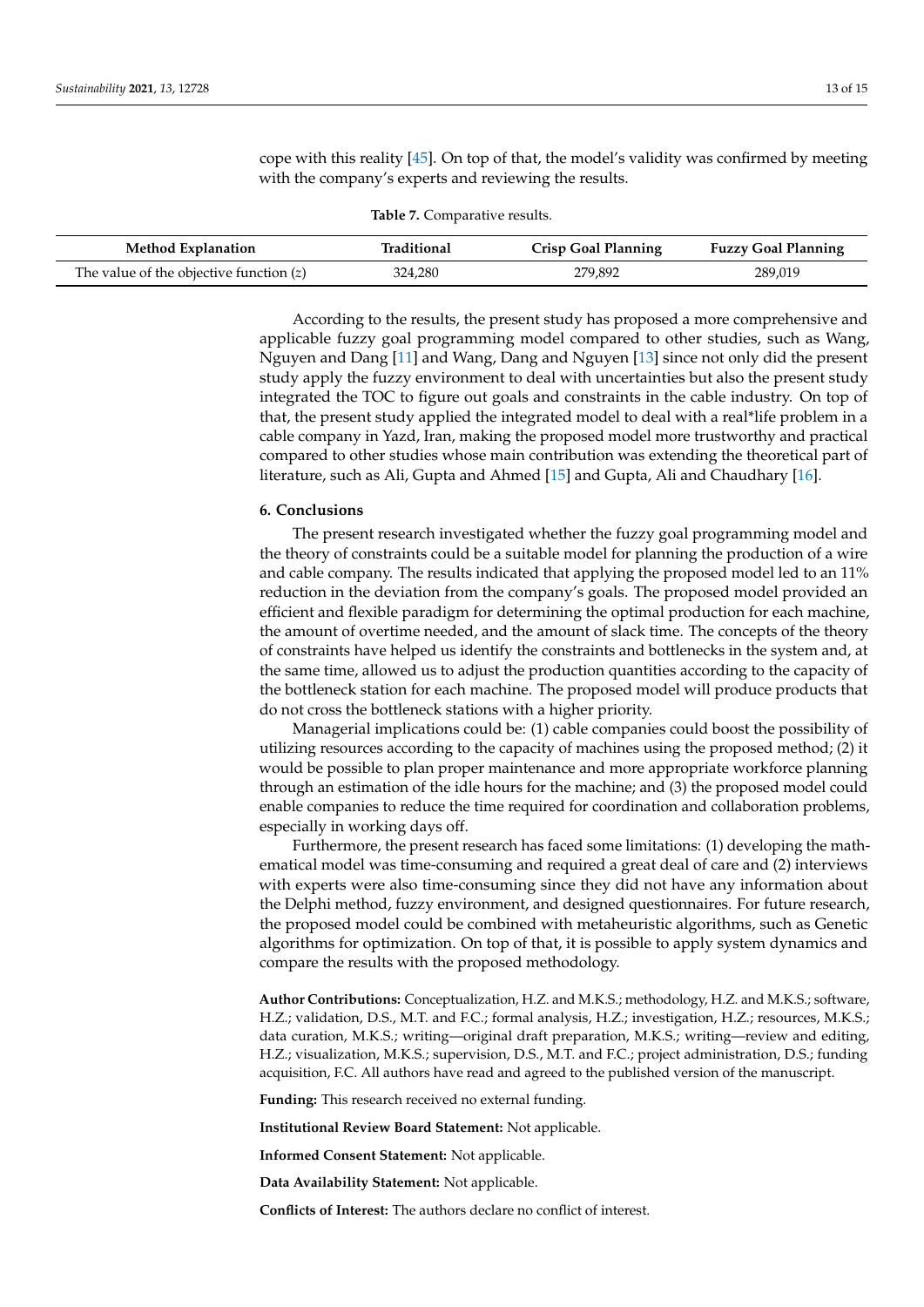#### <span id="page-14-17"></span>**Appendix A**

**Table A1.** Paired comparison questionnaire for the prioritization of goals.

| Goals                                         |                                   |                                            |                                                   |                                 |                                                                                                 |             |
|-----------------------------------------------|-----------------------------------|--------------------------------------------|---------------------------------------------------|---------------------------------|-------------------------------------------------------------------------------------------------|-------------|
| Goal 1: Fulfilling orders as much as possible |                                   |                                            |                                                   |                                 |                                                                                                 |             |
|                                               |                                   |                                            | Goal 2: Minimizing inaction hours of the machines |                                 |                                                                                                 |             |
|                                               |                                   |                                            |                                                   |                                 | Goal 3: Minimizing the over-the-capacity medium-wrapped cable with armor and screen saver stock |             |
| <b>Comparison Parameters</b>                  |                                   |                                            |                                                   |                                 |                                                                                                 |             |
| Exactly X times<br>more important             | Exactly X times<br>less important | Between Y and<br>Z times less<br>important | Between Y and<br>Z times more<br>important        | About X times<br>less important | About X times<br>more important                                                                 | About equal |
| Note: X, Y and Z are numbers between 1 and 9. |                                   |                                            |                                                   |                                 |                                                                                                 |             |
| Paired comparison table                       |                                   |                                            |                                                   |                                 |                                                                                                 |             |
| Goals                                         | 1                                 |                                            | 2                                                 |                                 | 3                                                                                               |             |
| 1                                             |                                   |                                            |                                                   |                                 |                                                                                                 |             |
| 2                                             |                                   |                                            |                                                   |                                 |                                                                                                 |             |
| 3                                             |                                   |                                            |                                                   |                                 |                                                                                                 |             |

#### **References**

- <span id="page-14-0"></span>1. Niroomand, S.; Vizvari, B. Exact mathematical formulations and metaheuristic algorithms for production cost minimization: A case study of the cable industry. *Int. Trans. Oper. Res.* **2015**, *22*, 519–544. [\[CrossRef\]](http://doi.org/10.1111/itor.12096)
- <span id="page-14-1"></span>2. Zgajnar, J. Optimal Allocation of Production Resources under Uncertainty: Application of the Muliticriteria Approach. *Agric. Econ.* **2016**, *62*, 556–565.
- <span id="page-14-2"></span>3. Jamalnia, A.; Soukhakian, M.A. A hybrid fuzzy goal programming approach with different goal priorities to aggregate production planning. *Comput. Ind. Eng.* **2009**, *56*, 1474–1486. [\[CrossRef\]](http://doi.org/10.1016/j.cie.2008.09.010)
- <span id="page-14-3"></span>4. Hassan, N.; Pazil, A.H.M.; Idris, N.S.; Razman, N.F. A goal programming model for bakery production. *Adv. Environ. Biol.* **2013**, *7*, 187–190.
- <span id="page-14-4"></span>5. Bhargava, A.K.; Singh, S.R.; Bansal, D. Production planning using fuzzy meta-goal programming model. *Indian J. Sci. Technol.* **2015**, *8*, 1–9. [\[CrossRef\]](http://doi.org/10.17485/ijst/2015/v8i34/70706)
- <span id="page-14-5"></span>6. Saraji, M.K.; Mardani, A.; Köppen, M.; Mishra, A.R.; Rani, P. An extended hesitant fuzzy set using SWARA-MULTIMOORA approach to adapt online education for the control of the pandemic spread of COVID-19 in higher education institutions. *Artif. Intell. Rev.* **2021**, 1–26. [\[CrossRef\]](http://doi.org/10.1007/s10462-021-10029-9) [\[PubMed\]](http://www.ncbi.nlm.nih.gov/pubmed/34103781)
- <span id="page-14-6"></span>7. De Sampaio, R.J.B.; Wollmann, R.R.G.; Vieira, P.F.G. A flexible production planning for rolling-horizons. *Int. J. Prod. Econ.* **2017**, *190*, 31–36. [\[CrossRef\]](http://doi.org/10.1016/j.ijpe.2017.01.003)
- <span id="page-14-7"></span>8. Pooya, A.; Pakdaman, M. Analysing the solution of production-inventory optimal control systems by neural networks. *RAIRO-Oper. Res.* **2017**, *51*, 577–590. [\[CrossRef\]](http://doi.org/10.1051/ro/2016044)
- <span id="page-14-8"></span>9. Lalami, I.; Frein, Y.; Gayon, J.-P. Production planning in automotive powertrain plants: A case study. *Int. J. Prod. Res.* **2017**, *55*, 5378–5393. [\[CrossRef\]](http://doi.org/10.1080/00207543.2017.1315192)
- <span id="page-14-9"></span>10. Chapman, S.N. *The Fundamentals of Production Planning and Control*; Pearson/Prentice Hall: Upper Saddle River, NJ, USA, 2006.
- <span id="page-14-10"></span>11. Wang, C.-N.; Nguyen, N.-A.-T.; Dang, T.-T. Solving Order Planning Problem Using a Heuristic Approach: The Case in a Building Material Distributor. *Appl. Sci.* **2020**, *10*, 8959. [\[CrossRef\]](http://doi.org/10.3390/app10248959)
- <span id="page-14-11"></span>12. Rahman, M.S.; Shaikh, A.A.; Ali, I.; Bhunia, A.K.; Fügenschuh, A. A Theoretical Framework for Optimality Conditions of Nonlinear Type-2 Interval-Valued Unconstrained and Constrained Optimization Problems Using Type-2 Interval Order Relations. *Mathematics* **2021**, *9*, 908. [\[CrossRef\]](http://doi.org/10.3390/math9080908)
- <span id="page-14-12"></span>13. Wang, C.-N.; Dang, T.-T.; Nguyen, N.-A.-T. A computational model for determining levels of factors in inventory management using response surface methodology. *Mathematics* **2020**, *8*, 1210. [\[CrossRef\]](http://doi.org/10.3390/math8081210)
- <span id="page-14-13"></span>14. Khan, M.F.; Haq, A.; Ahmed, A.; Ali, I. Multiobjective Multi-Product Production Planning Problem Using Intuitionistic and Neutrosophic Fuzzy Programming. *IEEE Access* **2021**, *9*, 37466–37486. [\[CrossRef\]](http://doi.org/10.1109/ACCESS.2021.3063725)
- <span id="page-14-14"></span>15. Ali, I.; Gupta, S.; Ahmed, A. Multi-objective linear fractional inventory problem under intuitionistic fuzzy environment. *Int. J. Syst. Assur. Eng. Manag.* **2019**, *10*, 173–189. [\[CrossRef\]](http://doi.org/10.1007/s13198-018-0738-5)
- <span id="page-14-15"></span>16. Gupta, S.; Ali, I.; Chaudhary, S. Multi-objective capacitated transportation: A problem of parameters estimation, goodness of fit and optimization. *Granul. Comput.* **2020**, *5*, 119–134. [\[CrossRef\]](http://doi.org/10.1007/s41066-018-0129-y)
- <span id="page-14-16"></span>17. Charnes, A.; Cooper, W.W. *Management Models and Industrial Applications of Linear Programming*; Wiley: Hoboken, NJ, USA, 1967.